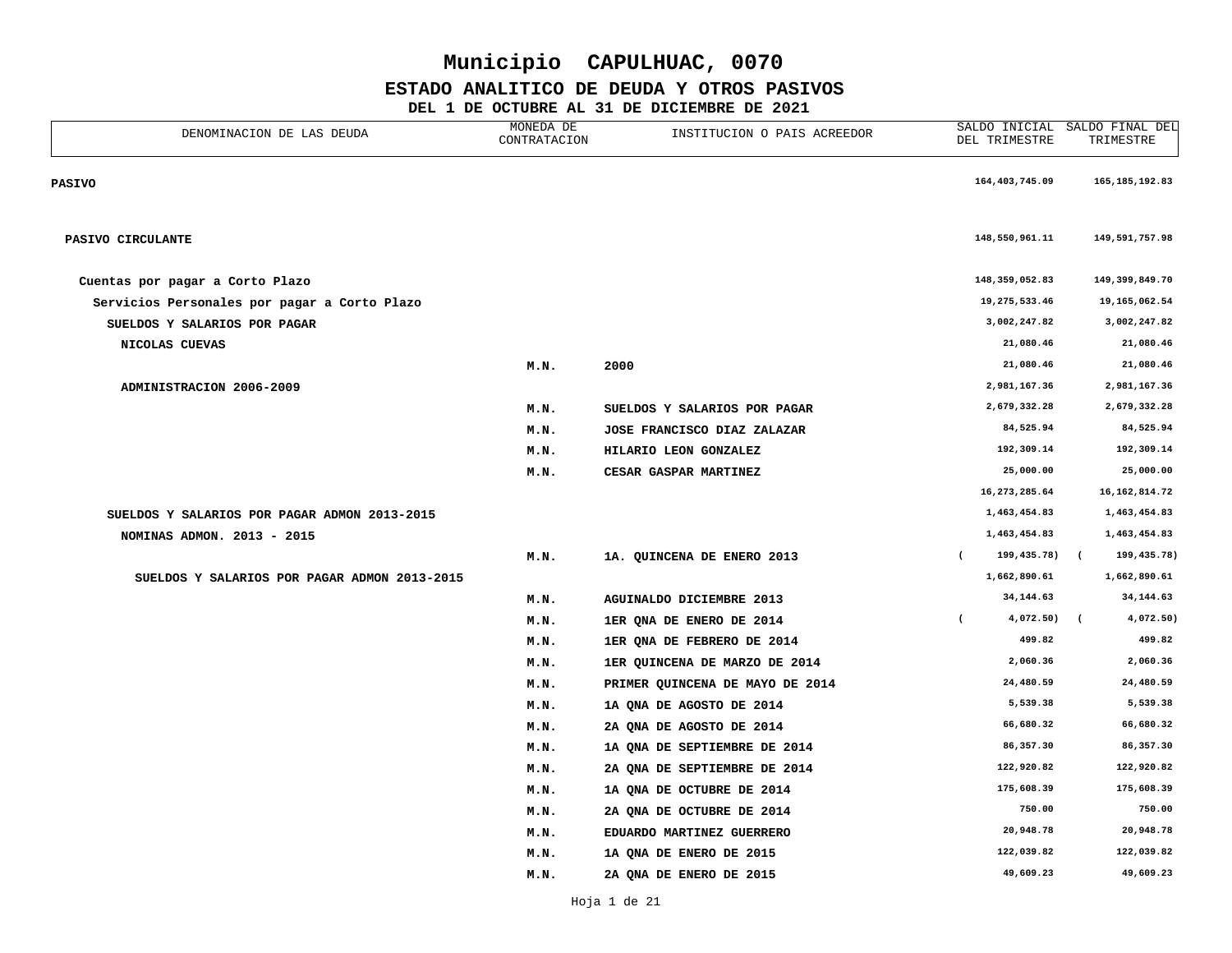#### **ESTADO ANALITICO DE DEUDA Y OTROS PASIVOS**

| DENOMINACION DE LAS DEUDA | MONEDA DE<br>CONTRATACION | INSTITUCION O PAIS ACREEDOR   | SALDO INICIAL<br>DEL TRIMESTRE | SALDO FINAL DEL<br>TRIMESTRE |
|---------------------------|---------------------------|-------------------------------|--------------------------------|------------------------------|
|                           | M.N.                      | 1A QNA DE FEBRERO DE 2015     | 65,120.87                      | 65,120.87                    |
|                           | M.N.                      | 2A QNA DE FEBRERO DE 2015     | 10,863.83                      | 10,863.83                    |
|                           | M.N.                      | 1A QNA DE ABRIL DE 2015       | 38,054.73                      | 38,054.73                    |
|                           | M.N.                      | 2A QNA DE ABRIL DE 2015       | 14,680.01                      | 14,680.01                    |
|                           | M.N.                      | 2AONA DE MAYO DE 2015         | 27,720.67)<br>$\overline{ }$   | 27,720.67)                   |
|                           | M.N.                      | 1A QNA DE JUNIO DE 2015       | 73,135.53                      | 73,135.53                    |
|                           | M.N.                      | 1A QNA DE JULIO DE 2015       | 300,686.70                     | 300,686.70                   |
|                           | M.N.                      | 1A QNA DE AGOSTO DE 2015      | 348,817.29                     | 348,817.29                   |
|                           | M.N.                      | 2A QNA DE AGOSTO DE 2015      | 7,963.19                       | 7,963.19                     |
|                           | M.N.                      | 1A QNA DE SEPTIEMBRE DE 2015  | 13,910.20                      | 13,910.20                    |
|                           | M.N.                      | 2A QNA DE SEPTIEMBRE DE 2015  | 8,493.72)<br>$\overline{ }$    | 8,493.72)<br>$\left($        |
|                           | M.N.                      | PRIMER QNA DE OCTUBRE DE 2015 | 10,001.92                      | 10,001.92                    |
|                           | M.N.                      | 2AQNA DE OCTUBBRE DE 2015     | 16,243.79                      | 16,243.79                    |
|                           | M.N.                      | 2A QNA DE NOVIEMBRE DE 2015   | 29, 311.18                     | 29, 311.18                   |
|                           | M.N.                      | 2A QNA DE DICIEMBRE DE 2015   | 62,748.82                      | 62,748.82                    |
| ADMINISTRACION 2016-2018  |                           |                               | 14,771,739.88                  | 14,652,478.63                |
|                           | M.N.                      | 1A QNA DE NOVIEMBRE DE 2018   | 24,500.00)<br>$\left($         | 24,500.00)<br>$\overline{ }$ |
| SUELDOS Y SALARIOS        |                           |                               | 14,796,239.88                  | 14,676,978.63                |
|                           | M.N.                      | 2A QNA DE ABRIL DE 2016       | 206,844.58                     | 206,844.58                   |
|                           | M.N.                      | 1A QNA DE MAYO DE 2016        | 7.67                           | 7.67                         |
|                           | M.N.                      | 1A QNA DE JUNIO DE 2016       | 1,034.24                       | 1,034.24                     |
|                           | M.N.                      | 2A QNA DE JUNIO DE 2016       | 907.37                         | 907.37                       |
|                           | M.N.                      | 1A ONA DE JULIO DE 2016       | 7,554.69                       | 7,554.69                     |
|                           | M.N.                      | 2A QNA DE JULIO DE 2016       | 1,146.67                       | 1,146.67                     |
|                           | M.N.                      | 1A ONA DE AGOSTO DE 2016      | 441.34                         | 441.34                       |
|                           | M.N.                      | 2A QNA DE AGOSTO DE 2016      | 9,617.63                       | 9,617.63                     |
|                           | M.N.                      | 1A QNA DE SEPTIEMBRE DE 2016  | 50,477.84                      | 50,477.84                    |
|                           | M.N.                      | 2A QNA DE SEPTIEMBRE DE 2016  | 70,031.50                      | 70,031.50                    |
|                           | M.N.                      | 1A QNA DE OCTUBRE DE 2016     | 6,677.45                       | 6,677.45                     |
|                           | M.N.                      | 2A QNA DE OCTUBRE DE 2016     | 467,092.16                     | 467,092.16                   |
|                           | M.N.                      | 1A QNA DE NOVIEMBRE DE 2016   | 11,855.96                      | 11,855.96                    |
|                           | M.N.                      | 2A QNA DE NOVIEMBRE DE 2016   | 23,910.11                      | 23,910.11                    |
|                           | M.N.                      | 1A QNA DE DICIEMBRE DE 2016   | 710,049.34                     | 710,049.34                   |
|                           | M.N.                      | 2A ONA DE DICIEMBRE DE 2016   | 89,307.16                      | 89,307.16                    |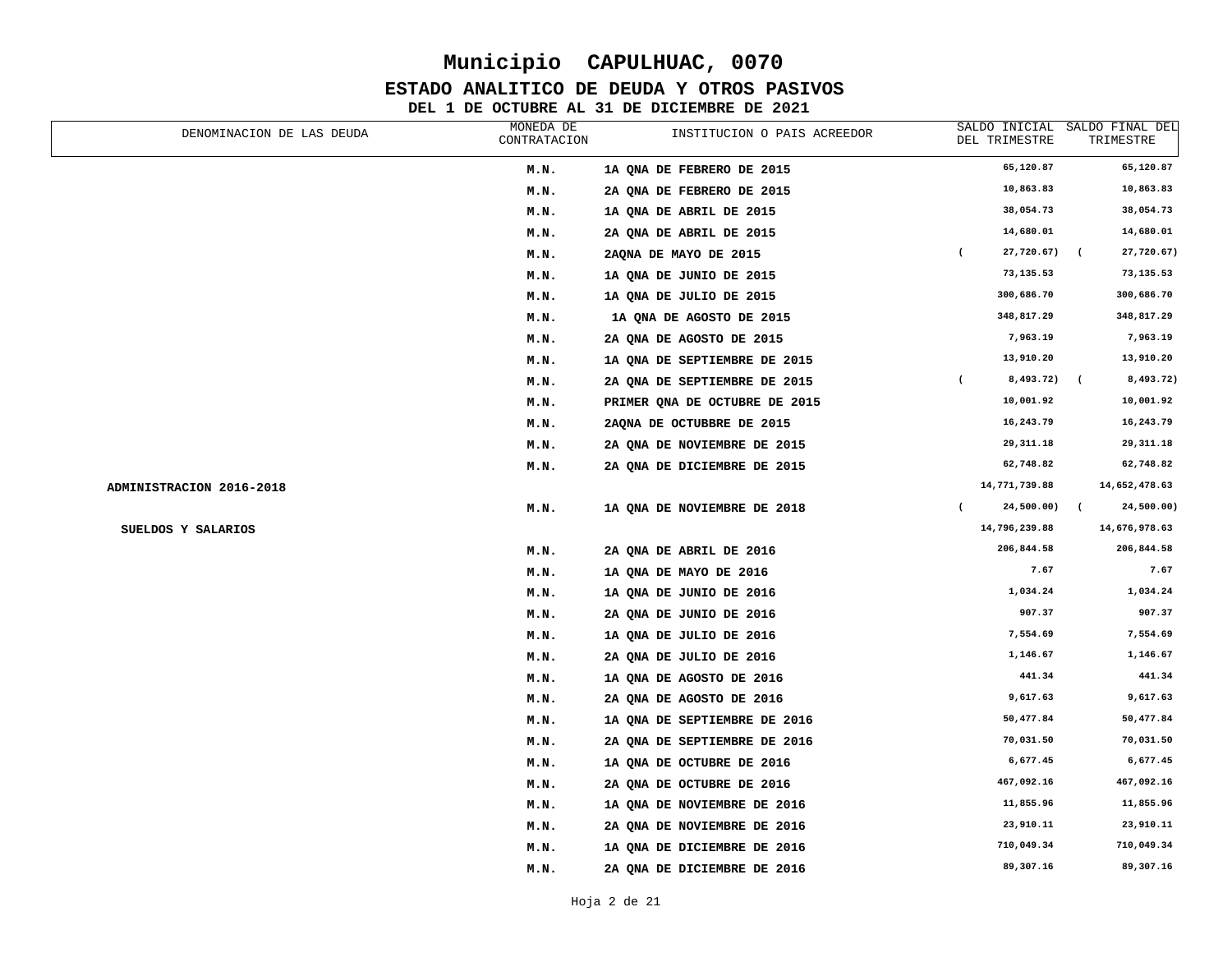#### **ESTADO ANALITICO DE DEUDA Y OTROS PASIVOS**

| DENOMINACION DE LAS DEUDA | MONEDA DE<br>CONTRATACION | INSTITUCION O PAIS ACREEDOR  |                | SALDO INICIAL<br>DEL TRIMESTRE | SALDO FINAL DEL<br>TRIMESTRE           |
|---------------------------|---------------------------|------------------------------|----------------|--------------------------------|----------------------------------------|
|                           | M.N.                      | 1A QNA DE ENERO DE 2017      |                | 120,014.63                     | 120,014.63                             |
|                           | M.N.                      | 2A QNA DE ENERO DE 2017      | $\overline{ }$ | 435, 131.55)                   | $\overline{ }$<br>435, 131.55)         |
|                           | M.N.                      | 1A QNA DE FEBRERO DE 2017    |                | 92,181.06                      | 92,181.06                              |
|                           | M.N.                      | 2A QNA DE FEBRERO DE 2017    |                | 82,003.67                      | 82,003.67                              |
|                           | M.N.                      | 1A QNA DE MARZO DE 2017      |                | 108,244.15                     | 108,244.15                             |
|                           | M.N.                      | 2A QNA DE MARZO DE 2017      |                | 77,787.82                      | 77,787.82                              |
|                           | M.N.                      | 1A QNA DE ABRIL DE 2017      |                | 51,475.49                      | 51,475.49                              |
|                           | M.N.                      | 1A QNA DE MAYO DE 2017       |                | 155,427.83                     | 155,427.83                             |
|                           | M.N.                      | 2A QNA DE MAYO DE 2017       |                | 44,461.48                      | 44,461.48                              |
|                           | M.N.                      | 1A QNA DE JUNIO DE 2017      | $\overline{ }$ | 52,194.49)                     | 52,194.49)<br>$\overline{\phantom{a}}$ |
|                           | M.N.                      | 2A QNA DE JUNIO DE 2017      |                | 19,598.97                      | 19,598.97                              |
|                           | M.N.                      | 1A QNA DE JULIO DE 2017      |                | 91,373.12                      | 91,373.12                              |
|                           | M.N.                      | 2A QNA DE JULIO DE 2017      |                | 2,379.97                       | 2,379.97                               |
|                           | M.N.                      | 1A QNA DE AGOSTO DE 2017     |                | 15,389.96                      | 15,389.96                              |
|                           | M.N.                      | 2A QNA DE AGOSTO DE 2017     |                | 148,181.15                     | 148,181.15                             |
|                           | M.N.                      | 1A QNA DE SEPTIEMBRE DE 2017 |                | 85,462.41                      | 85,462.41                              |
|                           | M.N.                      | 2A QNA DE SEPTIEMBRE DE 2017 |                | 260,773.28                     | 244,955.11                             |
|                           | M.N.                      | 1A QNA DE OCTUBRE DE 2017    |                | 156,362.46                     | 156,362.46                             |
|                           | M.N.                      | 2A QNA DE OCTUBRE DE 2017    |                | 98,543.85                      | 98,543.85                              |
|                           | M.N.                      | 1A QNA DE NOVIEMBRE DE 2017  |                | 113,616.29                     | 113,616.29                             |
|                           | M.N.                      | 2A QNA DE NOVIEMBRE DE 2017  |                | 1,016,003.36                   | 1,016,003.36                           |
|                           | M.N.                      | 1A QNA DE DICIEMBRE DE 2017  |                | 513,457.02                     | 513,457.02                             |
|                           | M.N.                      | 2A QNA DE DICIEMBRE DE 2017  |                | 587,752.90                     | 551,919.58                             |
|                           | M.N.                      | 1A QNA DE ENERO DE 2018      |                | 890,579.43                     | 881,463.25                             |
|                           | M.N.                      | 2A QNA DE ENERO DE 2018      |                | 535,209.64                     | 535,209.64                             |
|                           | M.N.                      | 1A QNA DE FEBRERO DE 2018    |                | 1,037,427.20                   | 1,021,208.64                           |
|                           | M.N.                      | 2A QNA DE FEBRERO DE 2018    |                | 66,905.02                      | 66,905.02                              |
|                           | M.N.                      | 1ER QNA DE MARZO DE 2018     | $\overline{ }$ | 12,539.15)                     | 12,539.15)<br>$\overline{ }$           |
|                           | M.N.                      | 2A QNA DE MARZO DE 2018      |                | 1,671.60                       | 1,671.60                               |
|                           | M.N.                      | 1A QNA DE ABRIL DE 2018      |                | 188, 147.37                    | 188, 147.37                            |
|                           | M.N.                      | 2A QNA DE ABRIL DE 2018      |                | 29,916.38                      | 29,916.38                              |
|                           | M.N.                      | 1A QNA DE MAYO DE 2018       |                | 124,243.82                     | 124,243.82                             |
|                           | M.N.                      | 2A QNA DE MAYO DE 2018       |                | 17,067.59                      | 17,067.59                              |
|                           | M.N.                      | 1A QNA DE JUNIO DE 2018      |                | 459,165.03                     | 450,048.85                             |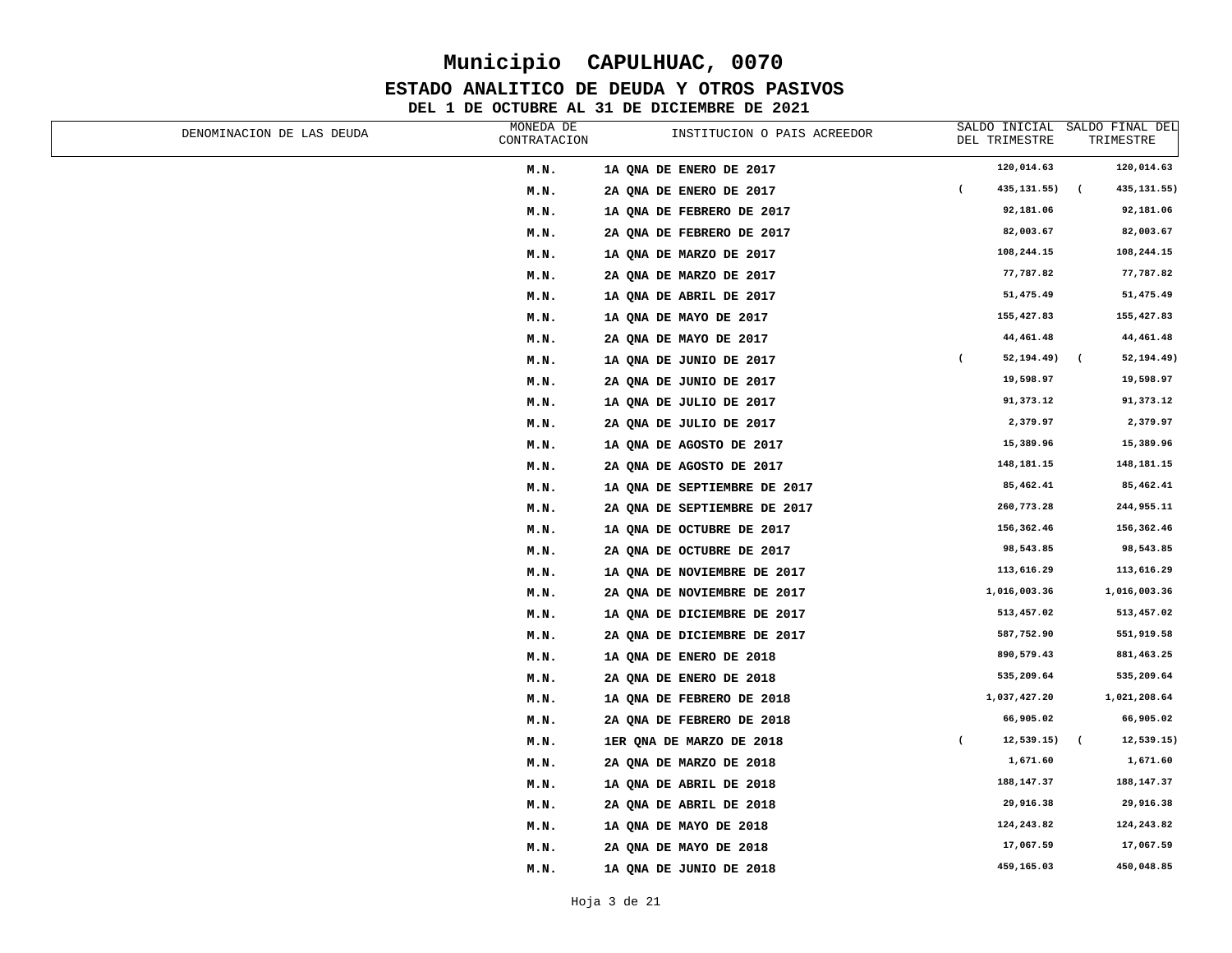#### **ESTADO ANALITICO DE DEUDA Y OTROS PASIVOS**

| DENOMINACION DE LAS DEUDA           | MONEDA DE<br>CONTRATACION | INSTITUCION O PAIS ACREEDOR                              | DEL TRIMESTRE                 | SALDO INICIAL SALDO FINAL DEL<br>TRIMESTRE |
|-------------------------------------|---------------------------|----------------------------------------------------------|-------------------------------|--------------------------------------------|
|                                     | M.N.                      | 2A ONA DE JUNIO DE 2018                                  | 9,171.87                      | 9,171.87                                   |
|                                     | M.N.                      | 1A QNA DE JULIO DE 2018                                  | 865,954.79                    | 865,954.79                                 |
|                                     | M.N.                      | 2A QNA DE JULIO DE 208                                   | 7,622.65                      | 7,622.65                                   |
|                                     | M.N.                      | 1A QNA DE AGOSTO DE 2018                                 | 573,725.08                    | 573,725.08                                 |
|                                     | M.N.                      | 2A QNA DE AGOSTO DE 2018                                 | 3,869.66                      | 3,869.66                                   |
|                                     | M.N.                      | 1A ONA DE SEPTIEMBRE 2018                                | 957,043.90                    | 949,941.52                                 |
|                                     | M.N.                      | 2A QNA DE SEPTIEMBRE DE 2018                             | 22,380.67                     | 22,380.67                                  |
|                                     | M.N.                      | 1A QNA DE OCTUBRE DE 2018                                | 816,751.32                    | 816,751.32                                 |
|                                     | M.N.                      | 2A QNA DE OCTUBRE DE 2018                                | 113,041.98)<br>$\overline{ }$ | 113,041.98)<br>$\overline{ }$              |
|                                     | M.N.                      | 1A QNA DE NOVIEMBRE DE 2018                              | 317,266.13                    | 317,266.13                                 |
|                                     | M.N.                      | 2A QNA DE NOVIEMBRE DE 2018                              | 2,490.05                      | 2,490.05                                   |
|                                     | M.N.                      | 1A QNA DE DICIEMBRE DE 2018                              | 802,206.82                    | 776,150.36                                 |
|                                     | M.N.                      | 2A QNA DE DICIEMBRE DE 2018                              | 2,182,884.45                  | 2,182,884.45                               |
| ADMINISTRACION 2019-2021            |                           |                                                          | 38,090.93                     | 46,881.26                                  |
| SUELDOS Y SALARIOS POR PAGAR        |                           |                                                          | 38,090.93                     | 46,881.26                                  |
|                                     | M.N.                      | 2A QNA DE ENERO DE 2019                                  | 38,090.93                     | 38,090.93                                  |
|                                     | M.N.                      | AGUINALDOS EJERCICIO 2021                                | 0.00                          | 8,790.33                                   |
| Proveedores por pagar a Corto Plazo |                           |                                                          | 17,526,623.67                 | 17,505,705.51                              |
| <b>PROVEEDORES</b>                  |                           |                                                          | 3,149,706.82                  | 3, 149, 706.82                             |
|                                     | M.N.                      | MITLA ARRENDAMIENTO Y CONSTRUCCION                       | 34,500.00                     | 34,500.00                                  |
|                                     | M.N.                      | SERVICIO HERMANOS JUAREZ, S.A. DE C.V.                   | 87,270.00                     | 87,270.00                                  |
|                                     | M.N.                      | GENARO ARELLANO UBALDO                                   | 20,050.00                     | 20,050.00                                  |
|                                     | M.N.                      | FERRETERIA SANTIAGO S.A DE C.V.                          | 120.08                        | 120.08                                     |
|                                     | M.N.                      | ACEROS Y CORRUGADOS LA UNION S.A DE C.V                  | 10,150.00                     | 10,150.00                                  |
|                                     | M.N.                      | DISTRIBUIDORA DE MOTOCICLETAS DE TOLUCA, S.A.<br>DE C.V. | 13,060.00                     | 13,060.00                                  |
|                                     | M.N.                      | CANAL XXI, S.A. DE C.V.                                  | 11,500.00                     | 11,500.00                                  |
|                                     | M.N.                      | GUERRERO GUTIERREZ SILVESTRE CONRADO                     | 1,035.00)<br>$\overline{ }$   | 1,035.00)<br>$\overline{ }$                |
|                                     | M.N.                      | JUAN ESCAMILLA MEJIA                                     | 52,417.00                     | 52,417.00                                  |
|                                     | M.N.                      | LUZ Y FUERZA DEL CENTRO                                  | 2, 143, 479.51                | 2, 143, 479.51                             |
|                                     | M.N.                      | PENSION ALIMENTICIA                                      | 3,728.17                      | 3,728.17                                   |
|                                     | M.N.                      | LEONARDO OLIVAS ORTIZ                                    | 1,725.00                      | 1,725.00                                   |
|                                     | M.N.                      | GUADALUPE VALDES HERNANDEZ                               | 14,837.87                     | 14,837.87                                  |
|                                     | M.N.                      | AS EDICIONES S.A. DE C.V.                                | 20,412.50                     | 20,412.50                                  |
|                                     | M.N.                      | MARCO ANTONIO BARRANCO GARCIA                            | 126,193.49                    | 126,193.49                                 |
|                                     |                           |                                                          |                               |                                            |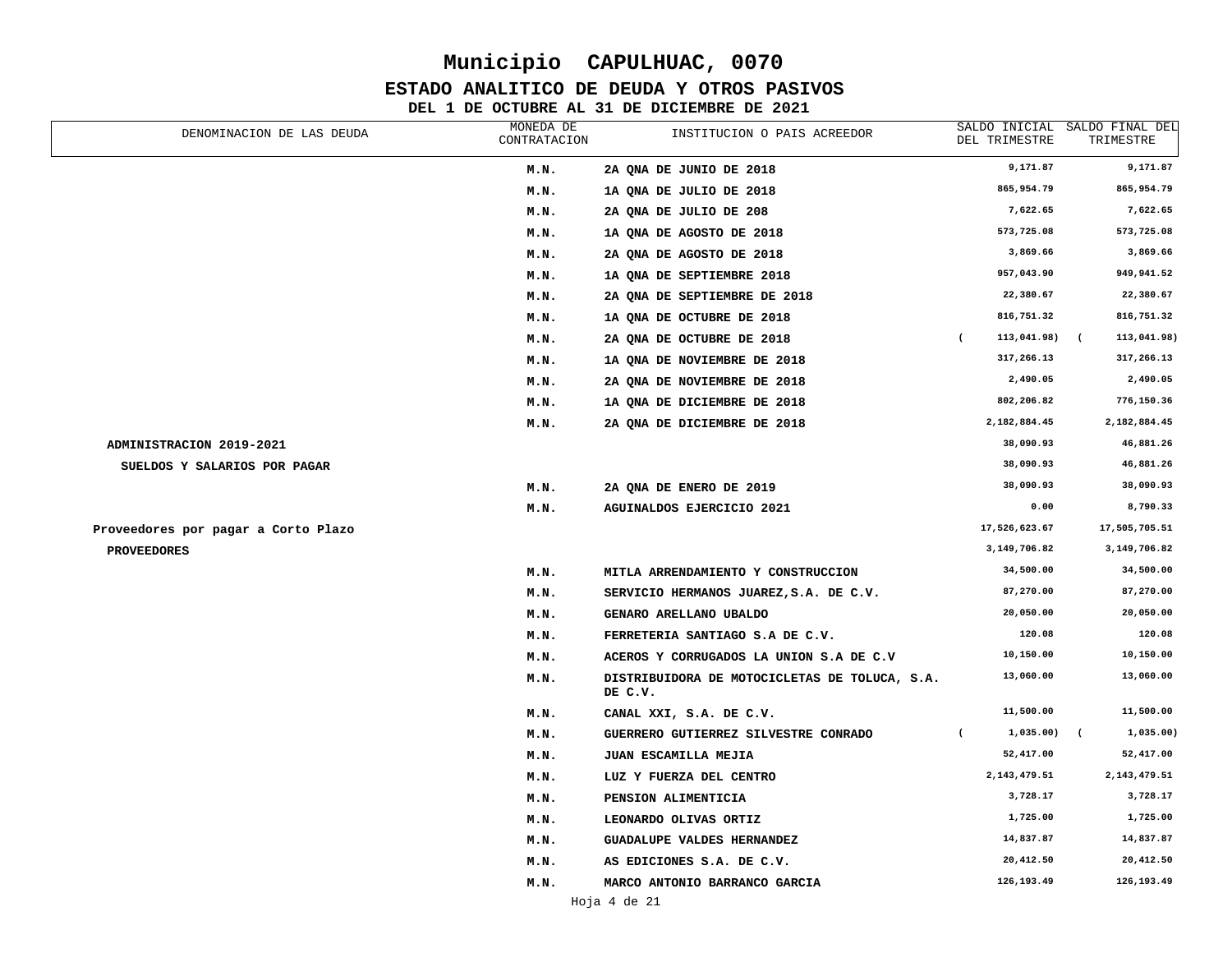### **ESTADO ANALITICO DE DEUDA Y OTROS PASIVOS**

| DENOMINACION DE LAS DEUDA | MONEDA DE<br>CONTRATACION | INSTITUCION O PAIS ACREEDOR                                 | DEL TRIMESTRE            | SALDO INICIAL SALDO FINAL DEL<br>TRIMESTRE |
|---------------------------|---------------------------|-------------------------------------------------------------|--------------------------|--------------------------------------------|
|                           | M.N.                      | VICTOR MANUEL GUTIERREZ DOMINGUEZ                           | 5,750.00                 | 5,750.00                                   |
|                           | M.N.                      | EDITORIAL SIXBRO, S.A. DE C.V.                              | 21,850.00                | 21,850.00                                  |
|                           | M.N.                      | PROPAGANDA Y MAS S.A. DE C.V.                               | 5,525.00                 | 5,525.00                                   |
|                           | M.N.                      | GOMEZ TAGLE RODRIGUEZ ENRIQUE                               | 2,300.00                 | 2,300.00                                   |
|                           | M.N.                      | REY ALARCON BERNA                                           | 2,580.00                 | 2,580.00                                   |
|                           | M.N.                      | COLEGIO DE INGENIEROS CIVILES DEL ESTADO DE<br>MEXICO, A.C. | 16,200.00                | 16,200.00                                  |
|                           | M.N.                      | MONTES DE OCA MORENO JUDITH SILVIA                          | 32,582.10                | 32,582.10                                  |
|                           | M.N.                      | REYES ALMAZAN GUILLERMINA                                   | 1,929.18                 | 1,929.18                                   |
|                           | M.N.                      | SOTERO QUIROZ ORDOÑEZ                                       | 562.51                   | 562.51                                     |
|                           | M.N.                      | ESTRADA LINAS MARIA LETICIA                                 | 26,845.60                | 26,845.60                                  |
|                           | M.N.                      | RIVAS MENDEZ MARIO                                          | 13,515.96                | 13,515.96                                  |
|                           | M.N.                      | DELGADILLO OROZCO JOSE CRUZ                                 | 1,725.00                 | 1,725.00                                   |
|                           | M.N.                      | BENDEL TELECOMUNICACIONES, S.A. DE C.V.                     | 2,127.50                 | 2,127.50                                   |
|                           | M.N.                      | JUAN GABRIEL MIRANDA VALDEZ                                 | 4,057.20                 | 4,057.20                                   |
|                           | M.N.                      | SERRANO LINARES RUBEN                                       | 7,000.00                 | 7,000.00                                   |
|                           | M.N.                      | SALVADOR HERNANDEZ MORALES                                  | 112,125.00               | 112,125.00                                 |
|                           | M.N.                      | MONICA GONZALEZ GONZALEZ                                    | 6,510.00                 | 6,510.00                                   |
|                           | M.N.                      | EMMANUEL BARCENAS FLORES                                    | 2,334.50                 | 2,334.50                                   |
|                           | M.N.                      | ELIA LORENA TRUJILLO SEGURA                                 | 3,450.00                 | 3,450.00                                   |
|                           | M.N.                      | JESUS MARCELINO VALDEZ ORTIZ                                | 2,645.00                 | 2,645.00                                   |
|                           | M.N.                      | AGUSTIN M. ARAUJO CASTAÑEDA                                 | 4,600.00                 | 4,600.00                                   |
|                           | M.N.                      | ARQ. OSCAR ANTONIO GARCIA MIRANDA                           | 76,027.74                | 76,027.74                                  |
|                           | M.N.                      | DAVID ARELLANO ORTEGA                                       | 16,100.00                | 16,100.00                                  |
|                           | M.N.                      | IVON ELOISA ARREVILLAGA NENTE                               | 200,000.00               | 200,000.00                                 |
|                           | M.N.                      | IBARRA SANDOVAL BEATRIZ                                     | 916.91                   | 916.91                                     |
|                           | M.N.                      | MARCO ANTONIO JUAREZ IZQUIERDO                              | 3,000.00                 | 3,000.00                                   |
|                           | M.N.                      | MIGUEL DARIO SANCHEZ MARTINEZ                               | 30,000.00                | 30,000.00                                  |
|                           | M.N.                      | CAJA GENERAL DE GOBIERNO                                    | 9,039.00                 | 9,039.00                                   |
| ADMINISTRACION 2009-2012  |                           |                                                             | 1,881,893.75             | 1,881,893.75                               |
|                           | M.N.                      | <b>ANAHOY EMPRESARIAL</b>                                   | 56,089.23                | 56,089.23                                  |
|                           | M.N.                      | ACEROS Y CORRUGADOS LA UNION                                | 9,454.43                 | 9,454.43                                   |
|                           | M.N.                      | ALDAMA RAMIREZ CIRILO PEDRO                                 | 1,345.60                 | 1,345.60                                   |
|                           | M.N.                      | ALUMBRADO PUBLICO INDUSTRIAL Y COMERCIAL                    | 36,608.08                | 36,608.08                                  |
|                           | M.N.                      | ARELLANO UBALDO GENARO                                      | 15,080.00) (<br>$\left($ | 15,080.00)                                 |
|                           |                           | $   -$                                                      |                          |                                            |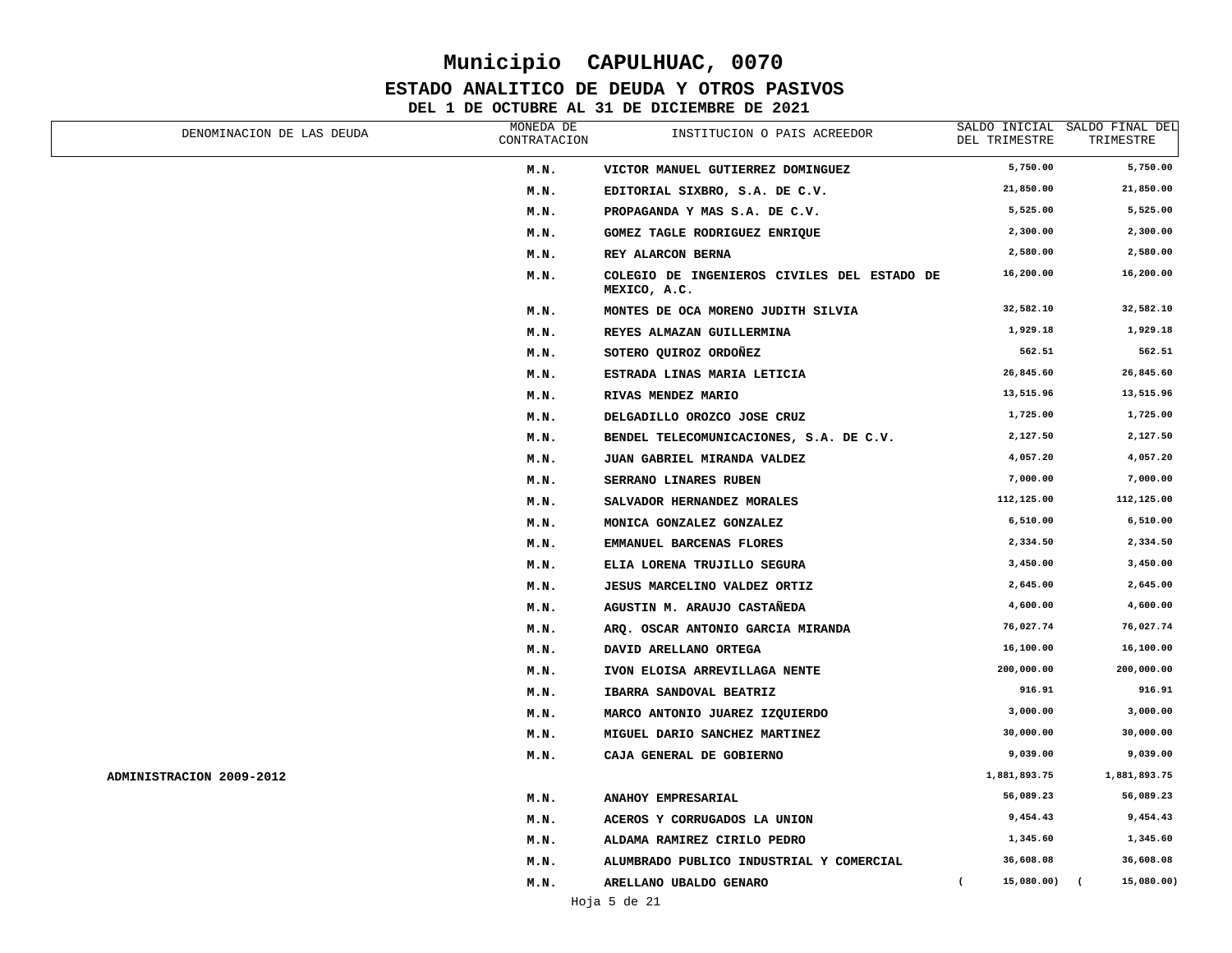### **ESTADO ANALITICO DE DEUDA Y OTROS PASIVOS**

| DENOMINACION DE LAS DEUDA | MONEDA DE<br>CONTRATACION | INSTITUCION O PAIS ACREEDOR        |                | SALDO INICIAL SALDO FINAL DEL<br>DEL TRIMESTRE |                          | TRIMESTRE   |
|---------------------------|---------------------------|------------------------------------|----------------|------------------------------------------------|--------------------------|-------------|
|                           | M.N.                      | ARRIETA ASOCIADOS                  |                | 18,560.00                                      |                          | 18,560.00   |
|                           | M.N.                      | BLANDO ORTIZ ALEJANDRO             |                | 33,306.20                                      |                          | 33,306.20   |
|                           | M.N.                      | CALDERON ARZATE JORGE              | $\overline{ }$ | 24,426.42)                                     | $\overline{ }$           | 24,426.42)  |
|                           | M.N.                      | CANAL XXI                          |                | 3,155.20                                       |                          | 3,155.20    |
|                           | M.N.                      | COMERCIALIZADORA BELINGER          |                | 68,260.23                                      |                          | 68,260.23   |
|                           | M.N.                      | COMITE ESTATAL DE SANIDAD VEGETAL  |                | 10,500.00                                      |                          | 10,500.00   |
|                           | M.N.                      | COMUNICACION INTEGRAL QUETZALCOATL |                | 58,000.00                                      |                          | 58,000.00   |
|                           | M.N.                      | CONTRERAS AYALA ULISES             |                | 4,187.60                                       |                          | 4,187.60    |
|                           | M.N.                      | <b>CUENCA GIL GABRIEL</b>          | $\overline{ }$ | 7,320.80)                                      | $\overline{\phantom{a}}$ | 7,320.80)   |
|                           | M.N.                      | EDITORIAL CIGOME                   | $\overline{ }$ | 15,829.00)                                     | $\sqrt{2}$               | 15,829.00)  |
|                           | M.N.                      | ESCAMILLA HERNANDEZ SANDRA         |                | 7,888.00                                       |                          | 7,888.00    |
|                           | M.N.                      | ESCAMILLA MEJIA JUAN JUVENCIO      |                | 123,526.08                                     |                          | 123,526.08  |
|                           | M.N.                      | FERROMAYOREO BARBADO               |                | 554.70                                         |                          | 554.70      |
|                           | M.N.                      | GONZALEZ GONZALEZ MONICA           |                | 32,075.60                                      |                          | 32,075.60   |
|                           | M.N.                      | GRUPO CONTADERO                    |                | 391,004.57                                     |                          | 391,004.57  |
|                           | M.N.                      | HERNANDEZ CRUZ SIPRIANO            |                | 5,800.12                                       |                          | 5,800.12    |
|                           | M.N.                      | HERNANDEZ GONZALEZ BENITO          |                | 9,280.00                                       |                          | 9,280.00    |
|                           | M.N.                      | HERNANDEZ MORALES SALVADOR         |                | 34,331.30                                      |                          | 34, 331.30  |
|                           | M.N.                      | HERNANDEZ SAMANIEGO MAURO          |                | 65,971.81                                      |                          | 65,971.81   |
|                           | M.N.                      | HERNANDEZ VALDEZ ABRAHAM           |                | 1,252.80                                       |                          | 1,252.80    |
|                           | M.N.                      | IBARRA SANDOVAL BELEN              |                | 18,567.00                                      |                          | 18,567.00   |
|                           | M.N.                      | JERONIMO PEREZ JUAN                |                | 4,640.00                                       |                          | 4,640.00    |
|                           | M.N.                      | LEYVA GARCIA JOSE ANTONIO          |                | 10,999.77                                      |                          | 10,999.77   |
|                           | M.N.                      | NERI ROJAS ALVYND                  |                | 64,390.44                                      |                          | 64,390.44   |
|                           | M.N.                      | OJEDA DOMINGUEZ GUILLERMO          |                | 13,920.00                                      |                          | 13,920.00   |
|                           | M.N.                      | OLIVAS ORTIZ LEONARDO              |                | 5,800.00                                       |                          | 5,800.00    |
|                           | M.N.                      | OSNAYA MUÑOZ SOCORRO               |                | 86,186.27                                      |                          | 86,186.27   |
|                           | M.N.                      | PEREZ ROJAS ANTONIO                |                | 1,088.00                                       |                          | 1,088.00    |
|                           | M.N.                      | PORAS CORNEJO CLAUDIA FRANCISCA    |                | 1,032.40                                       |                          | 1,032.40    |
|                           | M.N.                      | RED COLECTOR                       | $\overline{ }$ | 878,852.30)                                    | $\epsilon$               | 878,852.30) |
|                           | M.N.                      | ROJAS SERENO JORGE LEONARDO        |                | 11,600.00                                      |                          | 11,600.00   |
|                           | M.N.                      | ROSALES GONZALEZ PASCUAL           |                | 5,462.10                                       |                          | 5,462.10    |
|                           | M.N.                      | SANCHEZ GARCIA GABRIELA            |                | 2,677.56                                       |                          | 2,677.56    |
|                           | M.N.                      | TORRES RIVERA ROBERTO              |                | 36,540.00                                      |                          | 36,540.00   |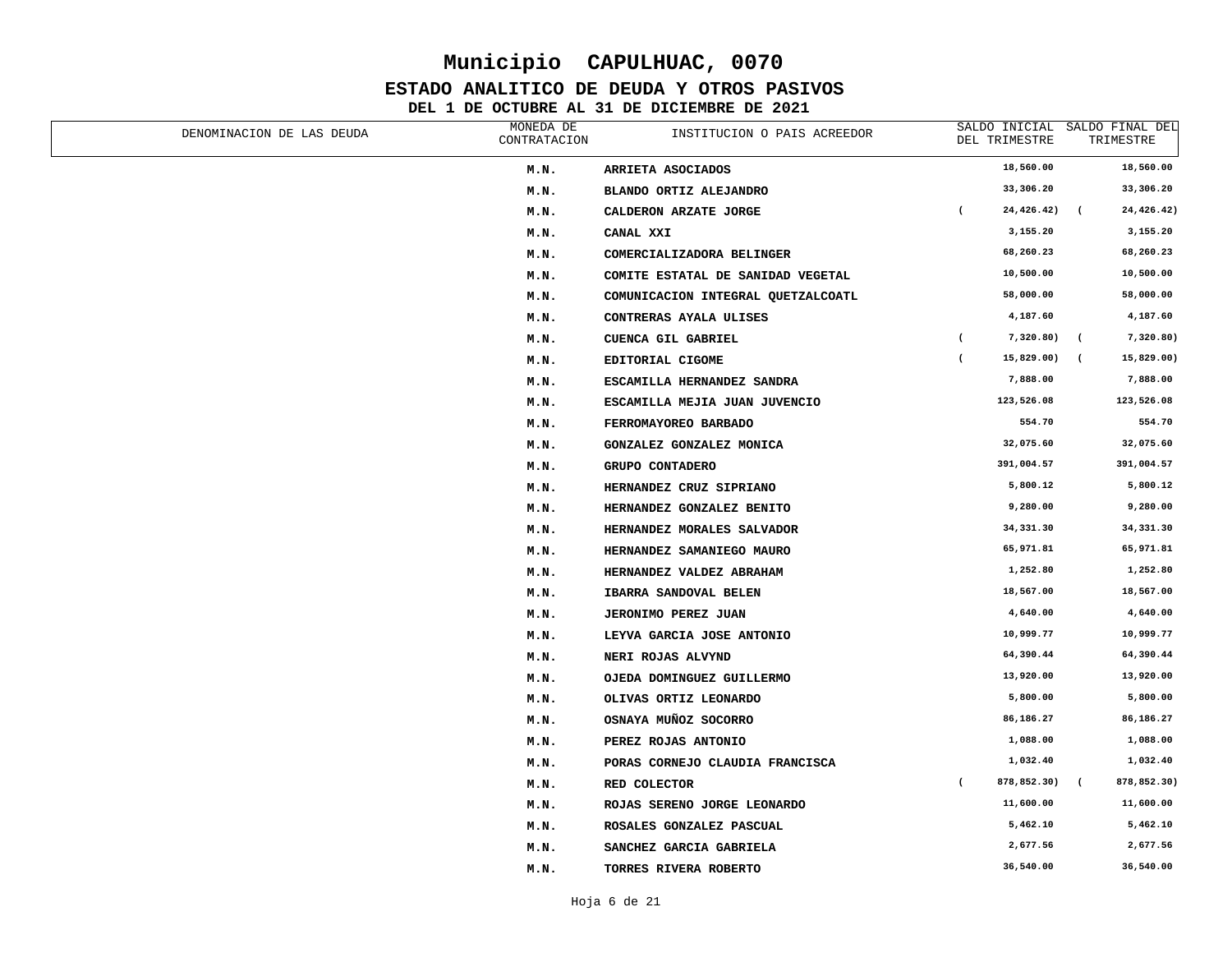#### **ESTADO ANALITICO DE DEUDA Y OTROS PASIVOS**

| DENOMINACION DE LAS DEUDA                        | MONEDA DE<br>CONTRATACION | INSTITUCION O PAIS ACREEDOR                              | DEL TRIMESTRE                   | SALDO INICIAL SALDO FINAL DEL<br>TRIMESTRE |
|--------------------------------------------------|---------------------------|----------------------------------------------------------|---------------------------------|--------------------------------------------|
|                                                  | M.N.                      | VERONA JUAREZ MARIA CONCEPCION                           | 11,140.65                       | 11,140.65                                  |
|                                                  | M.N.                      | VILCHIS LAGUNA LUIS ALEJANDRO                            | 17,400.00                       | 17,400.00                                  |
|                                                  | M.N.                      | TORRES MONTES OMAR                                       | 1,044.00                        | 1,044.00                                   |
|                                                  | M.N.                      | RADIO COMUNICACIÓN, SISTEMAS Y SERVICIOS S.A.<br>DE C.V. | 3,248.00                        | 3,248.00                                   |
|                                                  | M.N.                      | SERVICIO RIMER DE TIANGUISTENCO, S.A. DE C.V.            | 532,633.00                      | 532,633.00                                 |
|                                                  | M.N.                      | DANIEL RODRIGUEZ RAMOS                                   | 44,509.48                       | 44,509.48                                  |
|                                                  | M.N.                      | GONZALEZ CABRERA ALBERTO                                 | 119,999.87                      | 119,999.87                                 |
|                                                  | M.N.                      | GARCIA ESTRADA NICOLAS                                   | 1,370.00                        | 1,370.00                                   |
|                                                  | M.N.                      | HERNANDEZ MORALES JOSE JUAN                              | 11,665.64                       | 11,665.64                                  |
|                                                  | M.N.                      | MARQUEZ REYES AGUSTINA                                   | 17,449.11                       | 17,449.11                                  |
|                                                  | M.N.                      | RAUL TORRES BALDERAS                                     | 19,381.28                       | 19,381.28                                  |
|                                                  | M.N.                      | LUIS JAVIER CARVAJAL FUENTES                             | 250,500.00                      | 250,500.00                                 |
|                                                  | M.N.                      | MULTISERVICIOS DE RECICLAJE MONCAR, S.A. DE<br>c.v.      | 346,504.80                      | 346,504.80                                 |
|                                                  | M.N.                      | GUTIERREZ GUERRERO OSVALDO                               | 6,912.00                        | 6,912.00                                   |
|                                                  | M.N.                      | ANTONIO GARCIA LARA                                      | 24,724.88                       | 24,724.88                                  |
|                                                  | M.N.                      | COPIADORAS DIGITALES DE MEXICO, S.A.                     | 18,562.15                       | 18,562.15                                  |
|                                                  | M.N.                      | ADRIAN CALDERON MONTES DE OCA                            | 61,692.00                       | 61,692.00                                  |
|                                                  | M.N.                      | ALDO GOMEZ ESQUIVEL                                      | 67,513.04                       | 67,513.04                                  |
|                                                  | M.N.                      | IRVING ROBERTO ESPINOZA                                  | 28,805.28                       | 28,805.28                                  |
|                                                  | M.N.                      | JOSE LUIS BECERRIL JUAREZ                                | 3,480.00                        | 3,480.00                                   |
|                                                  | M.N.                      | TOLUTEL, S.A.                                            | 812.00                          | 812.00                                     |
|                                                  |                           |                                                          | 12,495,023.10                   | 12, 474, 104.94                            |
| ADMINISTRACION. 2013 - 2015                      |                           |                                                          | 1,040,374.92)<br>$\epsilon$     | 1,040,374.92)<br>$\sqrt{2}$                |
| COORPORATIVO CONSTRUCTOR MEXIQUENSE S.A. DE C.V. |                           |                                                          | 6, 296, 063.86)<br>$\left($     | 6, 296, 063.86)<br>$\sqrt{2}$              |
|                                                  | M.N.                      | COORPORATIVO CONSTRUCTOR MEXIQUENSE S.A. DE<br>c.v.      | 1,590,000.00)<br>$\sqrt{2}$     | 1,590,000.00)<br>$\sqrt{2}$                |
|                                                  | M.N.                      | SIETE CONSTRUCCIONES S.A. DE C.V.                        | 2,200,000.00)<br>$\overline{ }$ | 2,200,000.00)<br>$\sqrt{2}$                |
|                                                  | M.N.                      | COMERCIALIZADORA BELINGER S.A. DE C.V.                   | 125,827.03)<br>$\overline{ }$   | 125,827.03)<br>$\sqrt{ }$                  |
|                                                  | M.N.                      | MULTISERVICIOS DE RECICLAJE MONCAR S.A. DE<br>c.v.       | 228,356.78)<br>$\sqrt{2}$       | 228, 356.78)<br>$\sqrt{2}$                 |
|                                                  | M.N.                      | SERVICIO MIGUEL ANGEL S.A. DE C.V.                       | 119,589.28)<br>$\overline{ }$   | 119,589.28)<br>$\sqrt{2}$                  |
|                                                  | M.N.                      | AGORA RECURSOS S.A. DE C.V. SOFOM ENR                    | 790,000.00)<br>$\overline{ }$   | 790,000.00)<br>$\sqrt{ }$                  |
|                                                  | M.N.                      | ESTRATEGIA INTERAMERICANA DE COMERCIO S.A DE<br>c.v.     | 29,410.77)<br>$\sqrt{2}$        | 29,410.77)<br>$\sqrt{2}$                   |
|                                                  |                           |                                                          |                                 |                                            |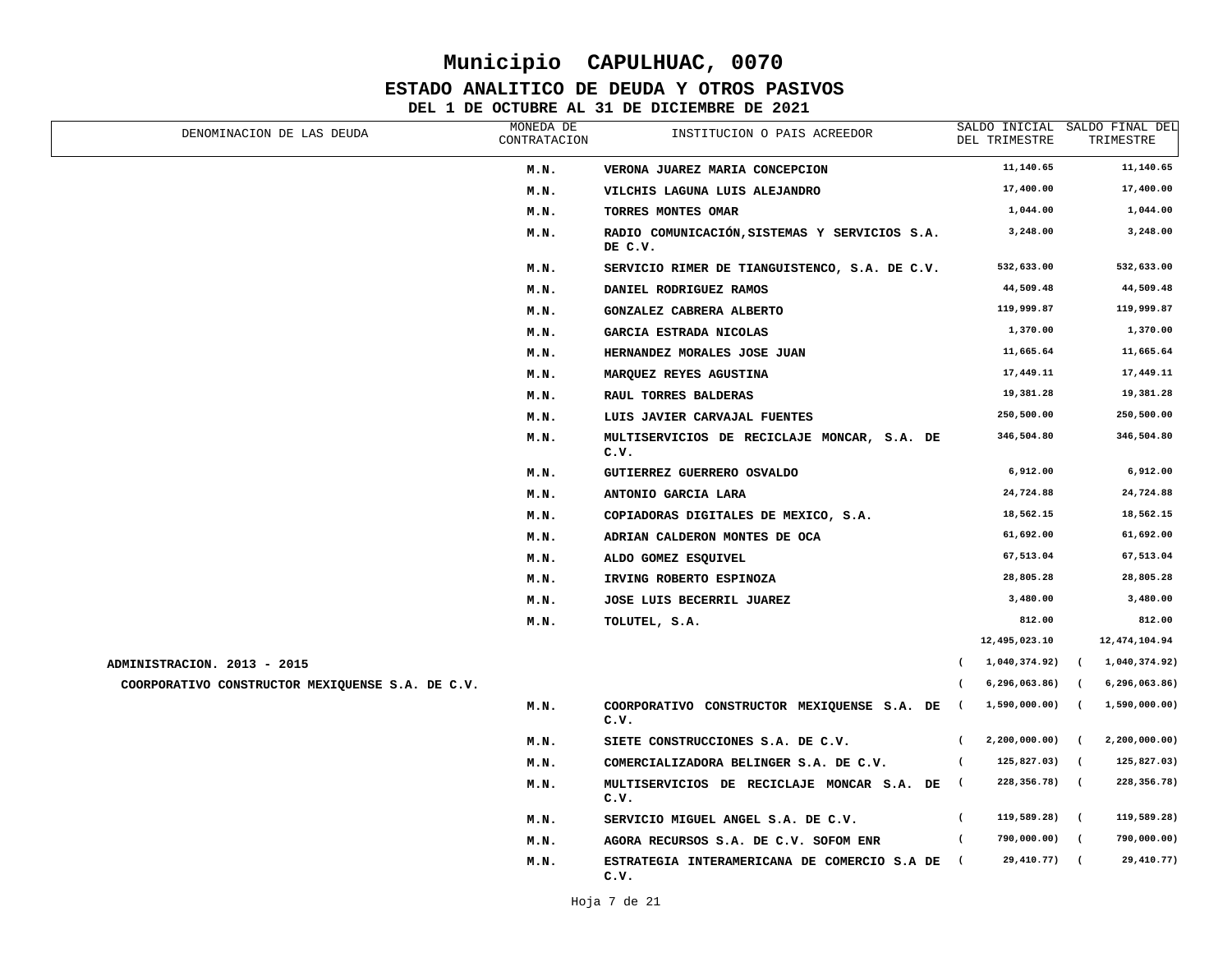### **ESTADO ANALITICO DE DEUDA Y OTROS PASIVOS**

| DENOMINACION DE LAS DEUDA  | MONEDA DE<br>CONTRATACION | INSTITUCION O PAIS ACREEDOR                |                | DEL TRIMESTRE |                | SALDO INICIAL SALDO FINAL DEL<br>TRIMESTRE |
|----------------------------|---------------------------|--------------------------------------------|----------------|---------------|----------------|--------------------------------------------|
|                            | M.N.                      | COGUSI S.A. DE C.V.                        | $\overline{ }$ | 397,880.00)   | $\sqrt{ }$     | 397,880.00)                                |
|                            | M.N.                      | PASIVOS DIVERSOS ADMON. 2009 - 2012        | $\overline{ }$ | 825,000.00)   | $\overline{ }$ | 825,000.00)                                |
|                            | M.N.                      | CARLOS MOREIRA VIDAL                       |                | 10,000.00     |                | 10,000.00                                  |
| ADMINISTRACION 2013 - 2015 |                           |                                            |                | 5,255,688.94  |                | 5,255,688.94                               |
|                            | M.N.                      | ALQUILADORA ALVARADO                       |                | 125,308.00    |                | 125,308.00                                 |
|                            | M.N.                      | GUERRERO GUTIEREZ SILVESTRE                |                | 10,025.30     |                | 10,025.30                                  |
|                            | M.N.                      | MARIA ROSA CASTILLEJOS                     |                | 11,020.00     |                | 11,020.00                                  |
|                            | M.N.                      | SALVADOR GONZALEZ VALDEZ                   |                | 3,000.00      |                | 3,000.00                                   |
|                            | M.N.                      | TEOFILO CUENCA GIL                         |                | 8,120.00      |                | 8,120.00                                   |
|                            | M.N.                      | EDITORIAL ZUMI                             |                | 11,600.00     |                | 11,600.00                                  |
|                            | M.N.                      | GABRIEL DOLORES TUNION                     |                | 3,000.00      |                | 3,000.00                                   |
|                            | M.N.                      | ADRIAN CALDERON MONTE DE OCA               |                | 55,159.64     |                | 55,159.64                                  |
|                            | M.N.                      | ALFREDO GUTIERRES ESPINOZA                 |                | 11,000.00     |                | 11,000.00                                  |
|                            | M.N.                      | PROMOTORA Y COMERCIALIZADORA DE MATERIALES |                | 123,456.29    |                | 123,456.29                                 |
|                            | M.N.                      | COMERCIALIZADORA Y COMUNICACIONES FAKAR    | $\overline{ }$ | 4,570.87)     | $\sqrt{2}$     | 4,570.87)                                  |
|                            | M.N.                      | JORGE FRANCISCO REYES                      |                | 6,960.00      |                | 6,960.00                                   |
|                            | M.N.                      | DANIL ALEJNDRO SANCHEZ SOTO                |                | 2,117.00      |                | 2,117.00                                   |
|                            | M.N.                      | EDGAR FLORES CORREA                        |                | 5,825.52      |                | 5,825.52                                   |
|                            | M.N.                      | ENRIQUE GARCIA PREZ                        |                | 1,689.00      |                | 1,689.00                                   |
|                            | M.N.                      | VAZQUEZ PIÑA KARI                          |                | 348.00        |                | 348.00                                     |
|                            | M.N.                      | GABRIEL ULLOA GONZALEZ                     |                | 16,384.00     |                | 16,384.00                                  |
|                            | M.N.                      | MINERVA VAZQUEZ                            |                | 1,197.10      |                | 1,197.10                                   |
|                            | M.N.                      | LUIS ANGEL VILLSANA                        |                | 3,585.00      |                | 3,585.00                                   |
|                            | M.N.                      | M.I.T. MANTENIMIENTO INTEGRAL TAXCOLPAN    |                | 7,986.40      |                | 7,986.40                                   |
|                            | M.N.                      | IBAN GUTIERREZ GARCIA                      |                | 10,000.00     |                | 10,000.00                                  |
| ADMINISTRACION 2013 - 2015 |                           |                                            |                | 4,668,530.73  |                | 4,668,530.73                               |
|                            | M.N.                      | JORGE ARTURO NAVA DOMINGUEZ                |                | 27,126.96     |                | 27,126.96                                  |
|                            | M.N.                      | DIONICIO FUENTES DE JESUS                  |                | 58,780.00     |                | 58,780.00                                  |
|                            | M.N.                      | CASTRO MONTOYA FRANCISCO ROGELIO           |                | 1,846.41      |                | 1,846.41                                   |
|                            | M.N.                      | SALGADO SAN JUAN MARIA DEL ROCIO           |                | 1,948.80      |                | 1,948.80                                   |
|                            | M.N.                      | UVM EDUCACION SC                           |                | 33,721.00     |                | 33,721.00                                  |
|                            | M.N.                      | MARCO ANTONIO PEÑA RODRIGUEZ               |                | 5,916.00      |                | 5,916.00                                   |
|                            | M.N.                      | CESAR ROSALES RODRIGUEZ                    |                | 5,452.00      |                | 5,452.00                                   |
|                            | M.N.                      | IVAN ALEJANDRO HERNANDEZ GONZALEZ          |                | 65,000.00     |                | 65,000.00                                  |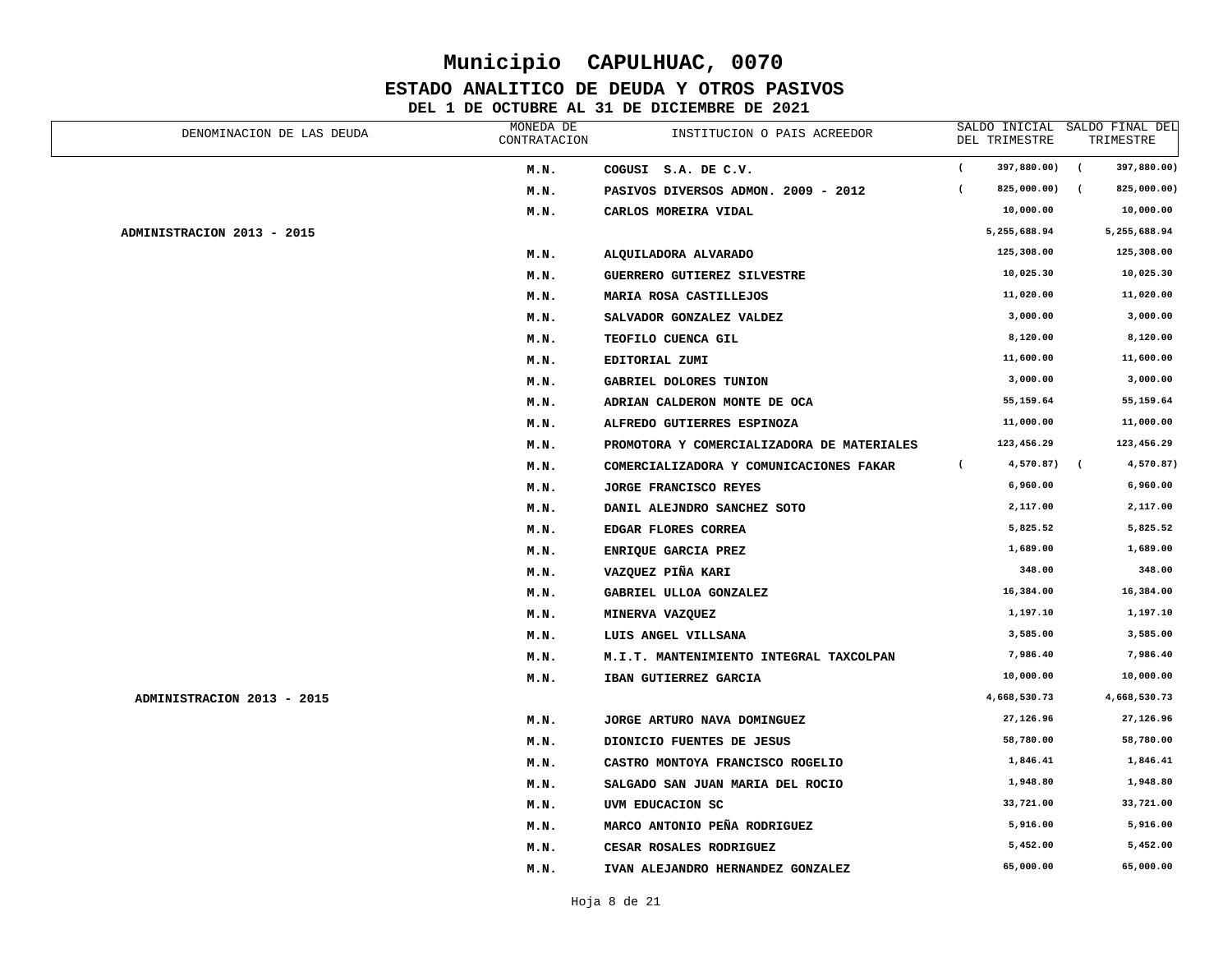### **ESTADO ANALITICO DE DEUDA Y OTROS PASIVOS**

| DENOMINACION DE LAS DEUDA      | MONEDA DE<br>CONTRATACION | INSTITUCION O PAIS ACREEDOR                               | DEL TRIMESTRE                | SALDO INICIAL SALDO FINAL DEL<br>TRIMESTRE |
|--------------------------------|---------------------------|-----------------------------------------------------------|------------------------------|--------------------------------------------|
|                                | M.N.                      | ANTERO AXEL ARELLANO DIAZ                                 | 46,400.00                    | 46,400.00                                  |
|                                | M.N.                      | ANDREA JARDON PEÑA                                        | 22,599.93                    | 22,599.93                                  |
|                                | M.N.                      | PINTURAS Y RECUBRIMIENTOS ALVAREZ SALDAÑA<br>S.A. DE C.V. | 119,370.00                   | 119,370.00                                 |
|                                | M.N.                      | GRUPO VERTICAS SA DE CV                                   | 10,000.00                    | 10,000.00                                  |
|                                | M.N.                      | ANTERO AXEL ARELLANO DIAZ                                 | 36,400.00                    | 36,400.00                                  |
|                                | M.N.                      | CONFEDERACION FEDERAL DE ELECTRICIDAD                     | 3, 345, 415.48               | 3, 345, 415.48                             |
|                                | M.N.                      | RODRIGO SANCHEZ ARRIAGA                                   | 12,000.00                    | 12,000.00                                  |
|                                | M.N.                      | MRIA DE LOURDES VAZQUEZ CHAQUEO                           | 102,740.00                   | 102,740.00                                 |
|                                | M.N.                      | ARTURO AGUILAR PORTILLO                                   | 54,600.00                    | 54,600.00                                  |
|                                | M.N.                      | OSCAR ARTURO CUEVAS RIVERO                                | 5,200.00                     | 5,200.00                                   |
|                                | M.N.                      | GRUPO CONTADERO S.A. DE C.V.                              | 581,913.15                   | 581,913.15                                 |
|                                | M.N.                      | CANAL XXI, SA.A. DE C.V.                                  | 46,400.00                    | 46,400.00                                  |
|                                | M.N.                      | PATRICIA MONTES LOPEZ                                     | 18,200.00                    | 18,200.00                                  |
|                                | M.N.                      | <b>JAVIER BELTRAN FIGUEROA</b>                            | 60,001.00                    | 60,001.00                                  |
|                                | M.N.                      | PAUL OLIVERA SILVA                                        | 7,500.00                     | 7,500.00                                   |
| BERTHA OLIVIA CENTENO CASTILLO |                           |                                                           | 136,065.81                   | 136,065.81                                 |
|                                | M.N.                      | BERTHA OLIVIA CENTENO CASTILLO                            | 136,065.81                   | 136,065.81                                 |
| LUIS ROMERO TADEO              |                           |                                                           | 37,882.02                    | 37,882.02                                  |
|                                | M.N.                      | LUIA ROMERO<br><b>TADEO</b>                               | 37,882.02                    | 37,882.02                                  |
| ADMINISTRACION 2016-2018       |                           |                                                           | 13,514,479.86                | 13,514,479.86                              |
|                                | M.N.                      | GUADALUPE ESTEFANIA RUBI DURAN                            | 71,340.00                    | 71,340.00                                  |
|                                | M.N.                      | VERONICA DEL CARMEN ROSIQUE RODRIGUEZ                     | 12,000.02                    | 12,000.02                                  |
|                                | M.N.                      | ERICK GABRIEL GOMEZ DAVILA                                | 19,800.00                    | 19,800.00                                  |
|                                | M.N.                      | VICTOR ROBERTO LERMA ARIAS                                | 3,000.00                     | 3,000.00                                   |
|                                | M.N.                      | CORPORATIVO CREEK, S.A DE C.V.                            | 10,344.29                    | 10,344.29                                  |
|                                | M.N.                      | MANANTIAL SAN JUDAS TADEO S DE RL DE CV                   | 480.00)<br>- 1               | 480.00)<br>$\overline{ }$                  |
|                                | M.N.                      | MARICELA CARBAJAL GARCIA                                  | 4,795.00                     | 4,795.00                                   |
|                                | M.N.                      | ANKER BUSINESS S.A. DE C.V.                               | 417,600.00                   | 417,600.00                                 |
|                                | M.N.                      | JOSE HUMBERTO PICHARDO ROMERO                             | 104,895.40                   | 104,895.40                                 |
|                                | M.N.                      | RODRIGO TELLEZ RUIZ                                       | 25,303.72)<br>$\overline{ }$ | 25,303.72)<br>$\sqrt{2}$                   |
|                                | M.N.                      | JGB BUSINESS CENTER S.A. DE C.V.                          | 324,800.00                   | 324,800.00                                 |
|                                | M.N.                      | MAC EDICIONES Y PUBLICACIONES S.A DE C.V.                 | 5,000.00                     | 5,000.00                                   |
|                                | M.N.                      | JORGE LEONARDO ROJAS SERENO                               | 4,999.60                     | 4,999.60                                   |
|                                | M.N.                      | DULCE MARIA ENRIQUEZ GARCIA                               | 11,060.00                    | 11,060.00                                  |
|                                |                           |                                                           |                              |                                            |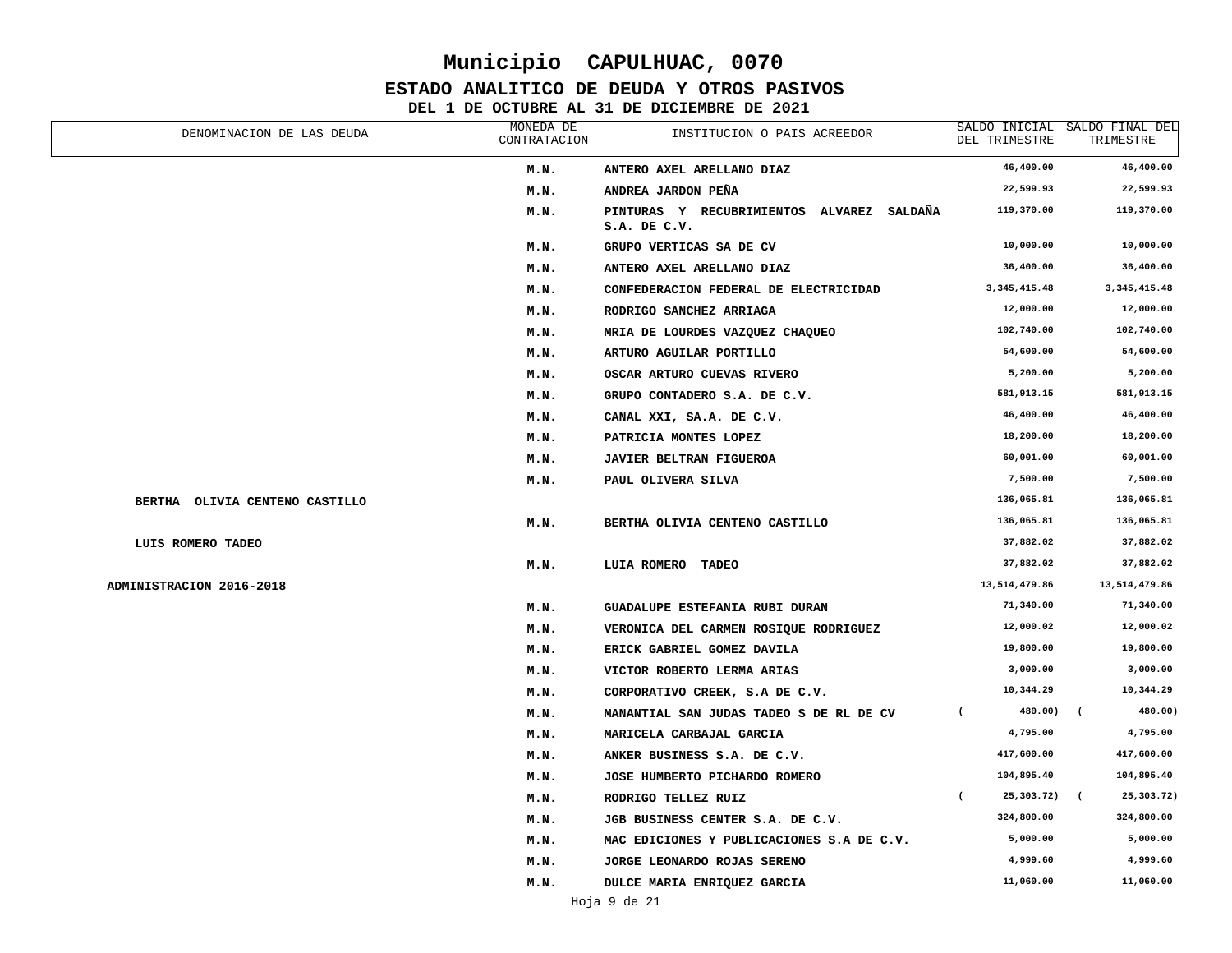### **ESTADO ANALITICO DE DEUDA Y OTROS PASIVOS**

| DENOMINACION DE LAS DEUDA | MONEDA DE<br>CONTRATACION | INSTITUCION O PAIS ACREEDOR                                                               | DEL TRIMESTRE                | SALDO INICIAL SALDO FINAL DEL<br>TRIMESTRE |
|---------------------------|---------------------------|-------------------------------------------------------------------------------------------|------------------------------|--------------------------------------------|
|                           | M.N.                      | LEONARDO OLIVAS ORTIZ                                                                     | $\overline{ }$<br>13,920.00) | $\sqrt{ }$<br>13,920.00)                   |
|                           | M.N.                      | FRANCISCO DE JESUS ZAMUDIO BALDERAS                                                       | 10,440.00                    | 10,440.00                                  |
|                           | M.N.                      | ARACELI MENDOZA MORA                                                                      | 3,480.00                     | 3,480.00                                   |
|                           | M.N.                      | MAURICIO OJEDA REYES                                                                      | 3,480.00                     | 3,480.00                                   |
|                           | M.N.                      | ABIUD HERNANDEZ LEYVA                                                                     | 8,999.52                     | 8,999.52                                   |
|                           | M.N.                      | GUILLERMO OJEDA DOMINGUEZ                                                                 | 3,480.00                     | 3,480.00                                   |
|                           | M.N.                      | SOCIAL MEDIA GROUP MEXICO S.A. DE C.V.                                                    | 15,000.01                    | 15,000.01                                  |
|                           | M.N.                      | JOSEFINA CASTRO ZAVALA                                                                    | 36,920.00                    | 36,920.00                                  |
|                           | M.N.                      | LLANO DEL COPAL CONSTRUCCIONES S.A. DE C.V.                                               | 168,575.99                   | 168,575.99                                 |
|                           | M.N.                      | JUAN CARLOS MAXIMILIANO HERNANDEZ                                                         | 55,469.60                    | 55,469.60                                  |
|                           | M.N.                      | COMERCIO INTERNACIONAL TIANGUISTENCO S.A. DE<br>c.v.                                      | 6,237.32                     | 6,237.32                                   |
|                           | M.N.                      | FRANCISCO CRUZ VELAZQUEZ                                                                  | 32,400.01                    | 32,400.01                                  |
|                           | M.N.                      | PROVELLANTAS MEXICO, S.A. DE C.V.                                                         | 11,603.62                    | 11,603.62                                  |
|                           | M.N.                      | CARLOS EDUARDO GARCIA NAPOLES                                                             | 73,451.20                    | 73,451.20                                  |
|                           | M.N.                      | CARLOS ALBERTO FERNANDEZ SUAREZ                                                           | 12,315.53                    | 12,315.53                                  |
|                           | M.N.                      | <b>JORGE EDUARDO AVILA NIETO</b>                                                          | 29,962.16                    | 29,962.16                                  |
|                           | M.N.                      | SERYA DEYANIRA SOBRINO VAZQUEZ                                                            | 469.80                       | 469.80                                     |
|                           | M.N.                      | <b>GABRIEL DOLORES TUNION</b>                                                             | 20,802.28                    | 20,802.28                                  |
|                           | M.N.                      | DE TODO EN SUSPENSION Y DIRECCION SA DE CV                                                | 1,300.00                     | 1,300.00                                   |
|                           | M.N.                      | ANDRES ROMERO RODRIGUEZ                                                                   | 75,400.00                    | 75,400.00                                  |
|                           | M.N.                      | MARGARITO TALAVERA GONZALEZ                                                               | 17,121.60                    | 17,121.60                                  |
|                           | M.N.                      | MARIA ODILA HERNANDEZ MONDRAGON                                                           | 330,018.84                   | 330,018.84                                 |
|                           | M.N.                      | MARIA LOPEZ MAGANDA                                                                       | 100,000.00                   | 100,000.00                                 |
|                           | M.N.                      | COLOR ESTAMPADO EN CONSTRUCCION, S.A. DE C.V.                                             | 165,200.24                   | 165,200.24                                 |
|                           | M.N.                      | SALVADOR IZQUIERDO PEREZ                                                                  | 1,000.00                     | 1,000.00                                   |
|                           | M.N.                      | GRUPO COMERCIAL Y DE SERVICIOS TEAMCORP, S.A.<br>DE C.V.                                  | 493,700.36                   | 493,700.36                                 |
|                           | M.N.                      | INTERNACIONAL DE PRODUCTOS COMERCIALIZADORA Y<br>ARRENDADORA IPCA SA DE CV                | 755,508.00                   | 755,508.00                                 |
|                           | M.N.                      | HIKARI COMERCIALIZADORA, S.A. DE C.V.                                                     | 413,946.00                   | 413,946.00                                 |
|                           | M.N.                      | WENDOLIN GAYTAN VALLEJO                                                                   | 94,110.80                    | 94,110.80                                  |
|                           | M.N.                      | ARISTEO BARON HERNANDEZ                                                                   | 35,857.30                    | 35,857.30                                  |
|                           | M.N.                      | KATIA GONZALEZ PEÑA                                                                       | 63,130.05                    | 63,130.05                                  |
|                           | M.N.                      | COMERCIALIZADORA<br><b>UNIVERSAL</b><br><b>PRODUCTOS</b><br>DE<br>EMPRESARIALES S.A DE CV | 9,615.76                     | 9,615.76                                   |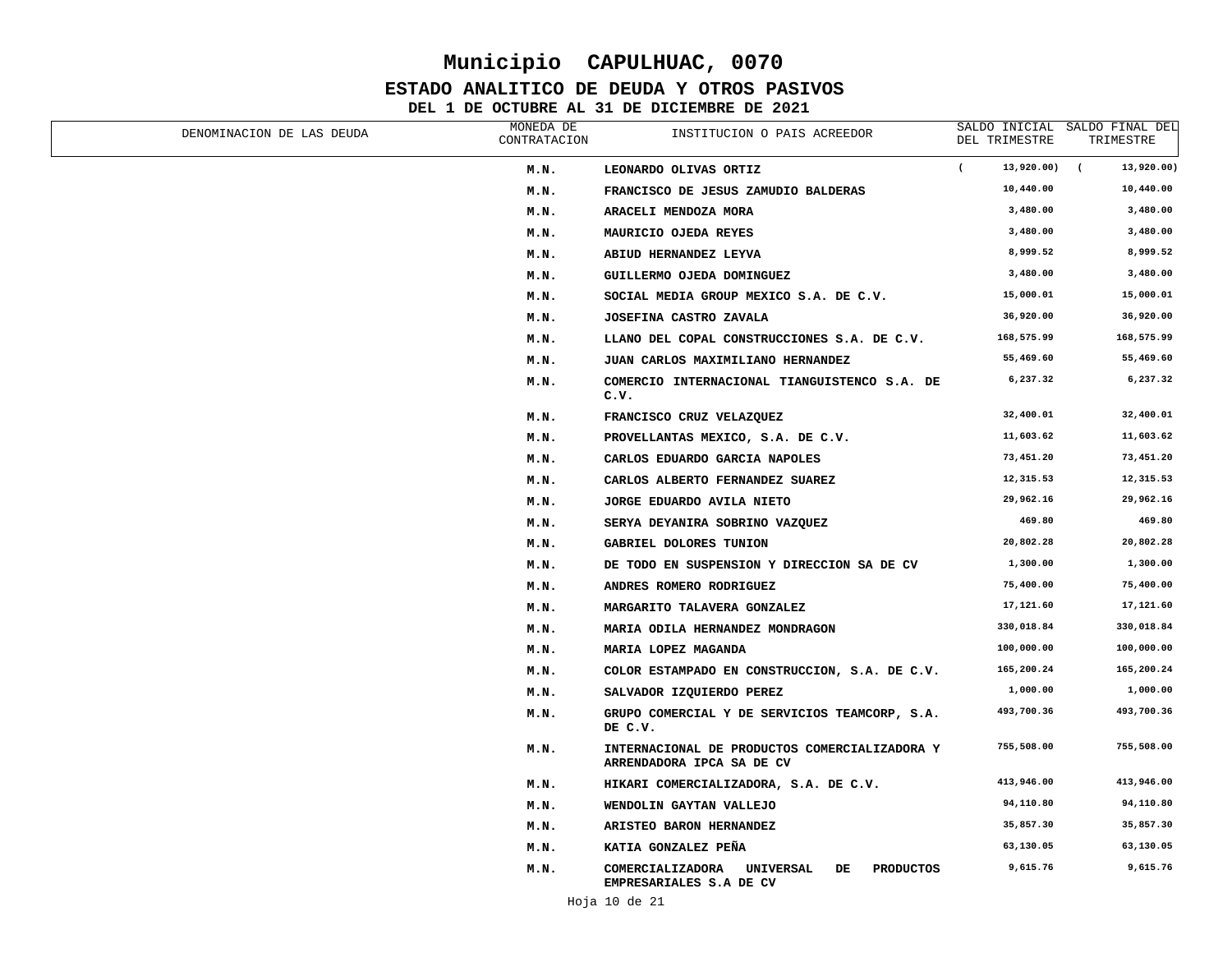### **ESTADO ANALITICO DE DEUDA Y OTROS PASIVOS**

| DENOMINACION DE LAS DEUDA | MONEDA DE<br>CONTRATACION | INSTITUCION O PAIS ACREEDOR               | DEL TRIMESTRE | SALDO INICIAL SALDO FINAL DEL<br>TRIMESTRE |
|---------------------------|---------------------------|-------------------------------------------|---------------|--------------------------------------------|
|                           | M.N.                      | ACEROS Y CORRUGADOS LA UNION S.A.D E C. V | 11,658.90     | 11,658.90                                  |
|                           | M.N.                      | CARLOS EMILIO GARCIA CARBAJAL             | 10,440.00     | 10,440.00                                  |
|                           | M.N.                      | PRADO EDITORES S.A. DE C.V.               | 30,952.00     | 30,952.00                                  |
|                           | M.N.                      | AFIANZADORA SOFIMEX S.A.                  | 30,689.60     | 30,689.60                                  |
|                           | M.N.                      | CARLOS MOREIRA VIDAL                      | 12,560.00     | 12,560.00                                  |
|                           | M.N.                      | OPTICAS FRANKLIN S. DE R.L. DE C.V.       | 6,390.00      | 6,390.00                                   |
|                           | M.N.                      | LILIANA MORALES MIRANDA                   | 8,360.00      | 8,360.00                                   |
|                           | M.N.                      | DULCE IRASEMA SANTAMARIA PEREZ            | 3,000.00      | 3,000.00                                   |
|                           | M.N.                      | MARICRUZ RIVERA GARZON                    | 76,526.36     | 76,526.36                                  |
|                           | M.N.                      | <b>JAVIER MARTINEZ FERRUSCA</b>           | 11,600.00     | 11,600.00                                  |
|                           | M.N.                      | MIGUEL DE LA CRUZ REYES                   | 6,804.56      | 6,804.56                                   |
|                           | M.N.                      | HECTOR ALVARADO IBARRA                    | 63,569.16     | 63,569.16                                  |
|                           | M.N.                      | MARCO ANTONIO MELCHOR GUTIERREZ           | 4,471.80      | 4,471.80                                   |
|                           | M.N.                      | MARIA TRINIDAD GUADARRAMA GARCIA          | 4,711.70      | 4,711.70                                   |
|                           | M.N.                      | HAZAEL ROMERO MARTINEZ                    | 6,960.00      | 6,960.00                                   |
|                           | M.N.                      | JOSE LUIS VALENCIA ROJAS                  | 14,240.00     | 14,240.00                                  |
|                           | M.N.                      | JOSAFAT SANCHEZ VELAZQUEZ                 | 3,000.00      | 3,000.00                                   |
|                           | M.N.                      | ARMANDO BENITEZ ROMERO                    | 5,800.00      | 5,800.00                                   |
|                           | M.N.                      | ALEJANDRO VALLADARES ALMANZA              | 10,440.00     | 10,440.00                                  |
|                           | M.N.                      | LEONARDO OLIVAS ORTIZ                     | 13,920.00     | 13,920.00                                  |
|                           | M.N.                      | TEOFILO CUENCA GIL                        | 13,280.00     | 13,280.00                                  |
|                           | M.N.                      | JAVIER MARTINEZ FERRUSCA                  | 34,800.00     | 34,800.00                                  |
|                           | M.N.                      | LUIS OCTAVIO GUADARRAMA SERRANO           | 3,750.00      | 3,750.00                                   |
|                           | M.N.                      | ELIGIO GUTIERREZ RODRIGUEZ                | 1,960.40      | 1,960.40                                   |
|                           | M.N.                      | CAPITAL NEWS S.A. DE C.V.                 | 10,000.00     | 10,000.00                                  |
|                           | M.N.                      | MARIA ESTHER ESTRADA ALVAREZ              | 6,000.00      | 6,000.00                                   |
|                           | M.N.                      | CHRISTIAN GONZALEZ MURILLO                | 6,000.00      | 6,000.00                                   |
|                           | M.N.                      | PRADO EDITORES, S.A. DE .C.V              | 3,364.00      | 3,364.00                                   |
|                           | M.N.                      | VELINA ALICIA RAMIREZ ORDAZ               | 10,000.00     | 10,000.00                                  |
|                           | M.N.                      | MIGUEL DE LA CRUZ REYES                   | 11,600.00     | 11,600.00                                  |
|                           | M.N.                      | JUAN JUVENCIO ESCAMILLA MEJIA             | 2,900.00      | 2,900.00                                   |
|                           | M.N.                      | IVAN GUSTAVO CRUZ MARTINEZ                | 15,223.26     | 15,223.26                                  |
|                           | M.N.                      | JOSE SEGURA MALDONADO                     | 4,152.80      | 4,152.80                                   |
|                           | M.N.                      | ANDREA JARDON PEÑA                        | 22,156.00     | 22,156.00                                  |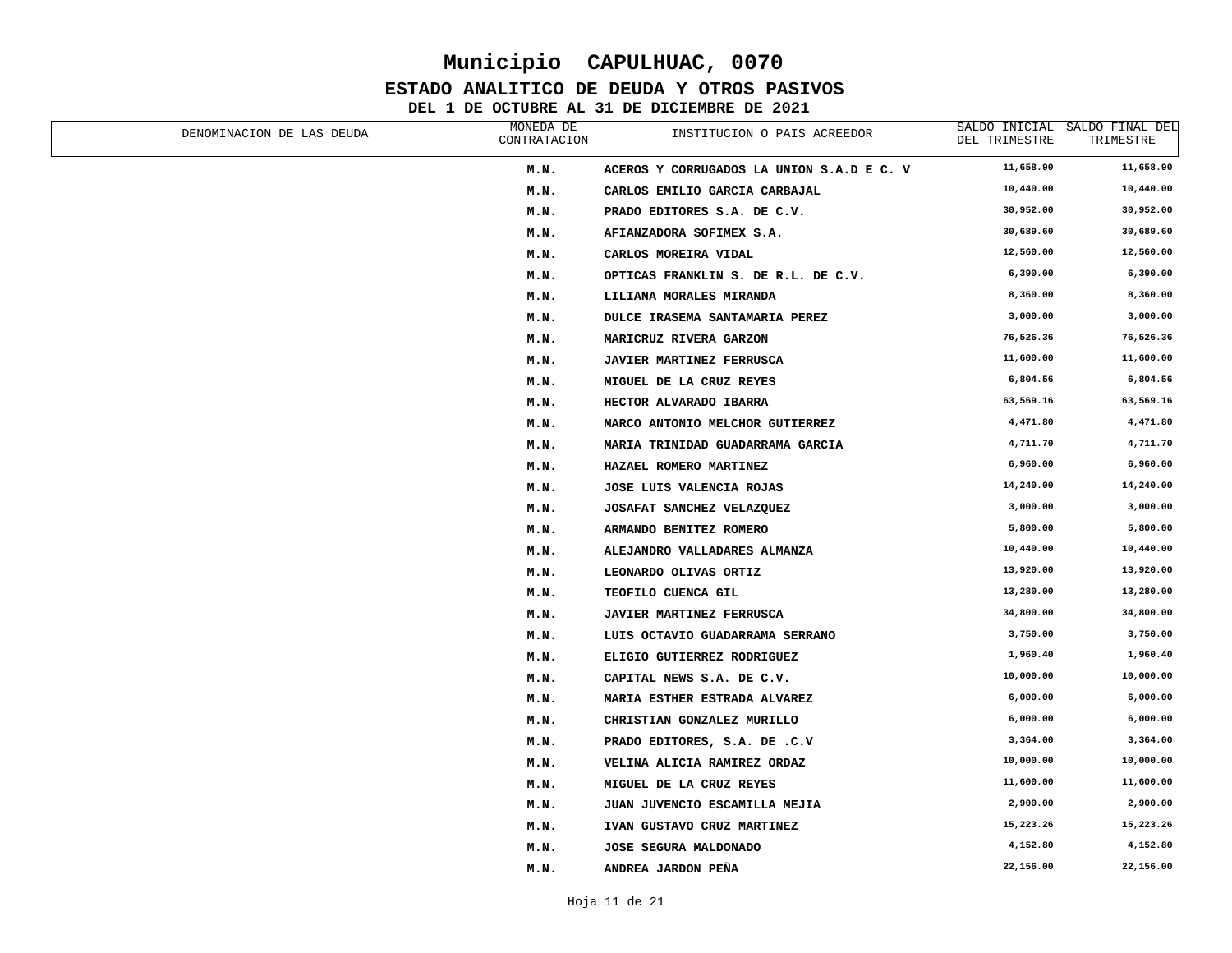### **ESTADO ANALITICO DE DEUDA Y OTROS PASIVOS**

| DENOMINACION DE LAS DEUDA                                                         | MONEDA DE<br>CONTRATACION | INSTITUCION O PAIS ACREEDOR                                 | DEL TRIMESTRE              | SALDO INICIAL SALDO FINAL DEL<br>TRIMESTRE |
|-----------------------------------------------------------------------------------|---------------------------|-------------------------------------------------------------|----------------------------|--------------------------------------------|
|                                                                                   | M.N.                      | SALVADOR GONZALEZ VALDES                                    | 9,280.00                   | 9,280.00                                   |
|                                                                                   | M.N.                      | CLEMENTE LORENZO MAGANDA                                    | 32,000.00                  | 32,000.00                                  |
|                                                                                   | M.N.                      | MONICA GONZALEZ GONZALEZ                                    | 7,171.20                   | 7,171.20                                   |
|                                                                                   | M.N.                      | INTERN DE PROD COMERCIAL Y ARRENDADORA IPCA<br>SA DE CV     | 3,927,507.67               | 3,927,507.67                               |
|                                                                                   | M.N.                      | GRUPO COMERCIAL Y DE SERVICIOS TEAMCORP, S.A.<br>DE C.V.    | 3,769,553.87               | 3,769,553.87                               |
|                                                                                   | M.N.                      | BRANNY CONSTRUCTORA INMOBILIARIA S.A DE C.V                 | 1,288,760.00               | 1,288,760.00                               |
| ADMINISTRACION 2019-2021                                                          |                           |                                                             | 20,918.16                  | 0.00                                       |
|                                                                                   | M.N.                      | ONE WAY DISTRIBUCIONES S DE RL DE CV                        | 1,999.91                   | 0.00                                       |
|                                                                                   | M.N.                      | GAUDENCIO JAVIER CARVAJAL LEYVA                             | 4,990.02                   | 0.00                                       |
|                                                                                   | M.N.                      | ARTURO FLORES VARGAS                                        | 0.18                       | 0.00                                       |
|                                                                                   | M.N.                      | QUALITAS COMPAÑIA DE SEGUROS, S.A.                          | 13,928.05                  | 0.00                                       |
| Contratistas por Obras Publicas por pagar a Corto Plazo                           |                           |                                                             | 14,737,342.47              | 14,737,342.47                              |
|                                                                                   | M.N.                      | COMERCIALIZADORA DE MATERIALES SANTA MONICA                 | 78,593.60                  | 78,593.60                                  |
|                                                                                   | M.N.                      | IMPULSO TIANMEX S.A. DE C.V.                                | 230,221.02                 | 230,221.02                                 |
| ADMINISTRACION 2016-2018                                                          |                           |                                                             | 14,428,527.85              | 14, 428, 527.85                            |
| CONTRATISTAS 2016-2018                                                            |                           |                                                             | 14,428,527.85              | 14, 428, 527.85                            |
|                                                                                   | M.N.                      | MARIA LOPEZ MAGANDA                                         | 1,816,379.31               | 1,816,379.31                               |
| IMAGEN URBANA                                                                     |                           |                                                             | 4,913,995.52               | 4,913,995.52                               |
|                                                                                   | M.N.                      | MARIA LOPEZ MGANDA                                          | 2,669,835.52               | 2,669,835.52                               |
|                                                                                   | M.N.                      | CLEMENTE LORENZO MGANDA                                     | 2,244,160.00               | 2,244,160.00                               |
| REHABILITACION DE PALACIO MUNICIPAL                                               |                           |                                                             | 193,305.28                 | 193,305.28                                 |
|                                                                                   | M.N.                      | LLANO DEL COPAL CONSTRUCCIONES S.A. DE C.V.                 | 193,305.28                 | 193,305.28                                 |
| REHAB DE C. JOSE SOLANO ENTRE PORF DIAZ Y VENUSTIANO<br>CARRANZA, CAB MPAL        |                           |                                                             | 11,573.02                  | 11,573.02                                  |
|                                                                                   | M.N.                      | ALAK MAYA CONSTRUCTORA S.A. DE C.V.                         | 11,573.02                  | 11,573.02                                  |
| REHABILITACION Y MANTENIMIENTO DE VIALIDADES PAVIMENTADAS                         |                           |                                                             | 2,079,799.25               | 2,079,799.25                               |
|                                                                                   | M.N.                      | REHABILTACION Y MTTO DE VIALIDADES PAVIMENTO<br>$\mathbf H$ | 2,079,799.25               | 2,079,799.25                               |
| "MEJORAMIENTO A LA VIVIEDA (CONSTRUCCION DE PISOS FIRMES)<br>VARIAS LOCALIDADES   |                           |                                                             | 152,141.25                 | 152, 141.25                                |
|                                                                                   | M.N.                      | PROMOCIONES Y URBANIZACIONES YESA, S.A. DE<br>C.V.          | 152,141.25                 | 152, 141.25                                |
| CONSTRUCCION DE PAVIMENTO HIDRAULICO EN CALLE NACIONAL, LOC<br><b>AGUA BLANCA</b> |                           |                                                             | $\left($<br>$7,445.57$ ) ( | 7,445.57)                                  |
|                                                                                   | M.N.                      | URBINA MAXIMO RIGOBERTO                                     | $7,445.57$ ) (             | 7,445.57)                                  |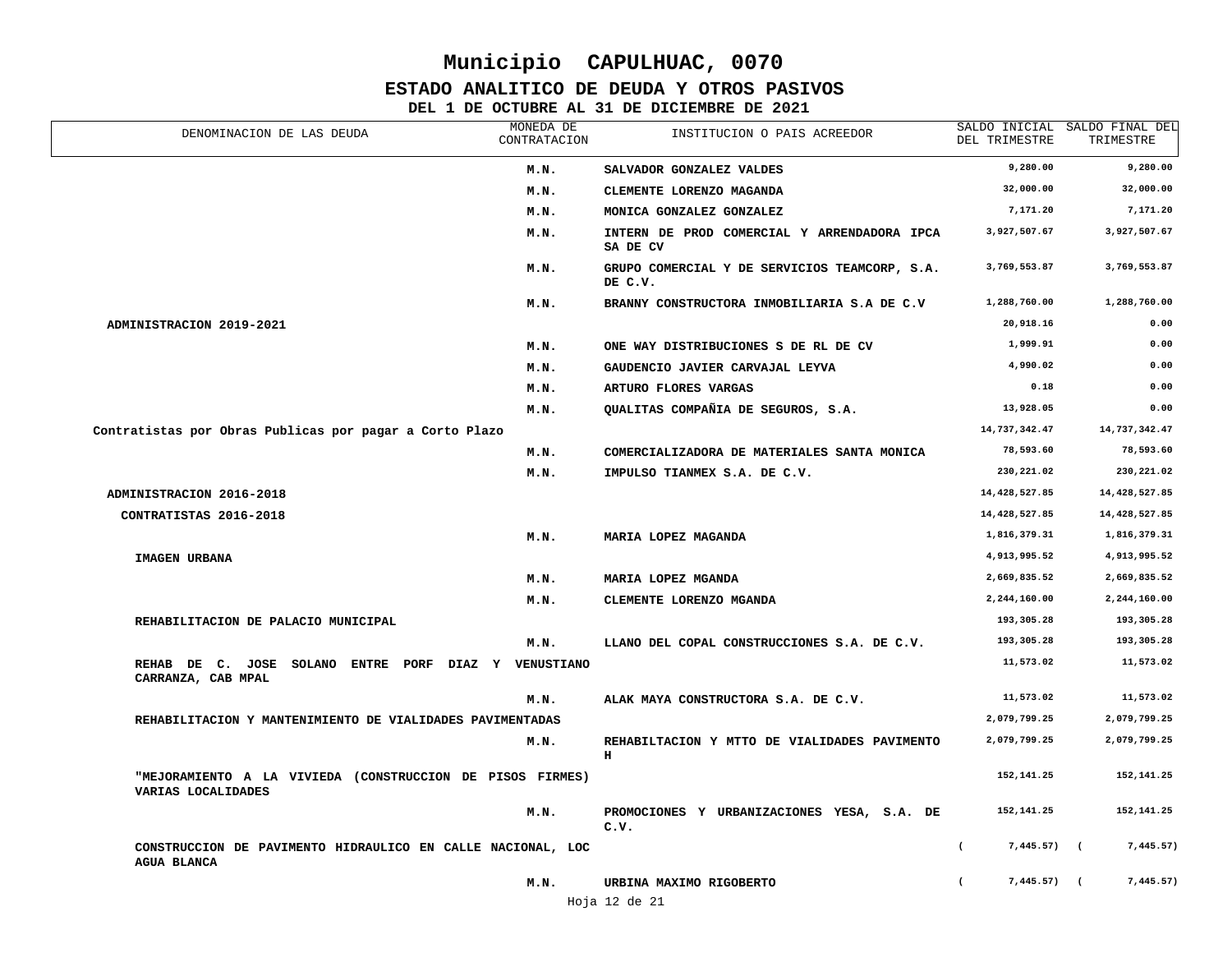#### **ESTADO ANALITICO DE DEUDA Y OTROS PASIVOS**

| DENOMINACION DE LAS DEUDA                                                    | MONEDA DE<br>CONTRATACION | INSTITUCION O PAIS ACREEDOR                                                | SALDO INICIAL SALDO FINAL DEL<br>DEL TRIMESTRE |           | TRIMESTRE    |
|------------------------------------------------------------------------------|---------------------------|----------------------------------------------------------------------------|------------------------------------------------|-----------|--------------|
| MEJORAMIENTO A LA VIVIENDA (CONST DE TECHOS FIRMES) "EN VARIAS<br><b>LOC</b> |                           |                                                                            | 22.38                                          |           | 22.38        |
|                                                                              | M.N.                      | CONSTRUCCIONES BALO SA DE CV                                               | 22.38                                          |           | 22.38        |
| CONSTR DE PAVIMENTO HIRAULICO, EN CALLE FRANCISCO VILLA                      |                           |                                                                            | 97,041.21                                      |           | 97,041.21    |
|                                                                              | M.N.                      | FELIPE DE JESUS ALBARRAN VALDES                                            | 97,041.21                                      |           | 97,041.21    |
| CONST DE PAV HIDRAULICO EN ACCESO A LA UNIDAD DEPORTIVA, CAB<br><b>MPAL</b>  |                           |                                                                            | $7,445.37$ (<br>$\left($                       |           | 7,445.37)    |
|                                                                              | M.N.                      | MARCO ANTONIO FAJARDO RODRIGUEZ                                            | 7,445.37) (<br>$\epsilon$                      |           | 7,445.37)    |
| PAV CON CONCRETO HIRAUL C INDEPENDENCIA 1RA ET AGUA BLANCA                   |                           |                                                                            | 1,994,797.64                                   |           | 1,994,797.64 |
|                                                                              | M.N.                      | LAMAS CONSTRUCTORES S.A. DE C.V.                                           | 1,994,797.64                                   |           | 1,994,797.64 |
| CONST DE PAVIMENTO HIDRAUICO C 2 DE NOVIEMBRE ACCESO NVO<br><b>PANTEON</b>   |                           |                                                                            | 1,194,027.15                                   |           | 1,194,027.15 |
|                                                                              | M.N.                      | PAVIMENTOS Y CONSTRUCCIONES VEMER S.A. DE<br>c.v.                          | 1,194,027.15                                   |           | 1,194,027.15 |
| MODERNIZACION DE MONUMENTO A HOMBRES ILUSTRES                                |                           |                                                                            | 383,501.13                                     |           | 383,501.13   |
|                                                                              | M.N.                      | PAUL AMADOR GARCIA                                                         | 383,501.13                                     |           | 383,501.13   |
| CONSTRUCCIONES Y ELECTRIFICACIONES MAJA S.A. DE C.V.                         |                           |                                                                            | $2,168.46$ (                                   |           | 2,168.46)    |
|                                                                              | M.N.                      | CONST DREN C PRIV DIECISEIS DE SEP Y C (<br>EMIL.ZAPATA, TLAZALA           | $2,168.41$ (                                   |           | 2,168.41)    |
|                                                                              | M.N.                      | CONST PAV HIDRAUL C 2 NOV ACESO NVO PANTEON (<br>2A ET ALMAYA              |                                                | $0.05)$ ( | 0.05)        |
| CONSTCUB PARA CANCHA DEP JN CELESTINO HNDEZ PEREZ, TLAZALA                   |                           |                                                                            | 438,503.99                                     |           | 438,503.99   |
|                                                                              | M.N.                      | PABLO ANGEL RUBIO GUADARRAMA                                               | 438,503.99                                     |           | 438,503.99   |
| CONST DE CUB CANCHA DEPORT EN ESC PRIM CUAUTEMOC CAB MPAL                    |                           |                                                                            | 972,935.92                                     |           | 972,935.92   |
|                                                                              | M.N.                      | PABLO ANGEL RUBIO GUADARRAMA                                               | 972,935.92                                     |           | 972,935.92   |
| CONST DE CUB CANCHA DEPORT JN ENRIQUETA DE PARODI ALMAYA                     |                           |                                                                            | 373,717.21                                     |           | 373,717.21   |
|                                                                              | M.N.                      | PABLO ANGEL RUBIO GUADARRAMA                                               | 373,717.21                                     |           | 373,717.21   |
| CONST CUB CANCHA DEP JN ROSARIO CASTELLANOS CAB MAPAL                        |                           |                                                                            | 242,033.65                                     |           | 242,033.65   |
|                                                                              | M.N.                      | PABLO ANGEL RUBIO GUADARRAMA                                               | 242,033.65                                     |           | 242,033.65   |
| PAV CONCRETO HIDRA CAM AV ACUEDUCTO AL EJIDO CAPULHUAC                       |                           |                                                                            | 8,614.17                                       |           | 8,614.17     |
|                                                                              | M.N.                      | CLEMENTE LORENZO MAGANDA                                                   | 8,614.17                                       |           | 8,614.17     |
| OTILIA APOLONIO MORALES                                                      |                           |                                                                            | 18,040.82                                      |           | 18,040.82    |
|                                                                              | M.N.                      | REHAB DE<br>(BACHEO),<br><b>CABECERA</b><br><b>VIALIDADES</b><br>MUNICIPAL | 7,891.68                                       |           | 7,891.68     |
|                                                                              | M.N.                      | AMPLIACION DE ELECTRIFICACION EN LOMAS DE SAN<br><b>JUAN</b>               | 10,149.14                                      |           | 10,149.14    |
| RIGOBERTO URBINA MAXIMO                                                      |                           |                                                                            | $532,037.16$ (<br>$\left($                     |           | 532,037.16)  |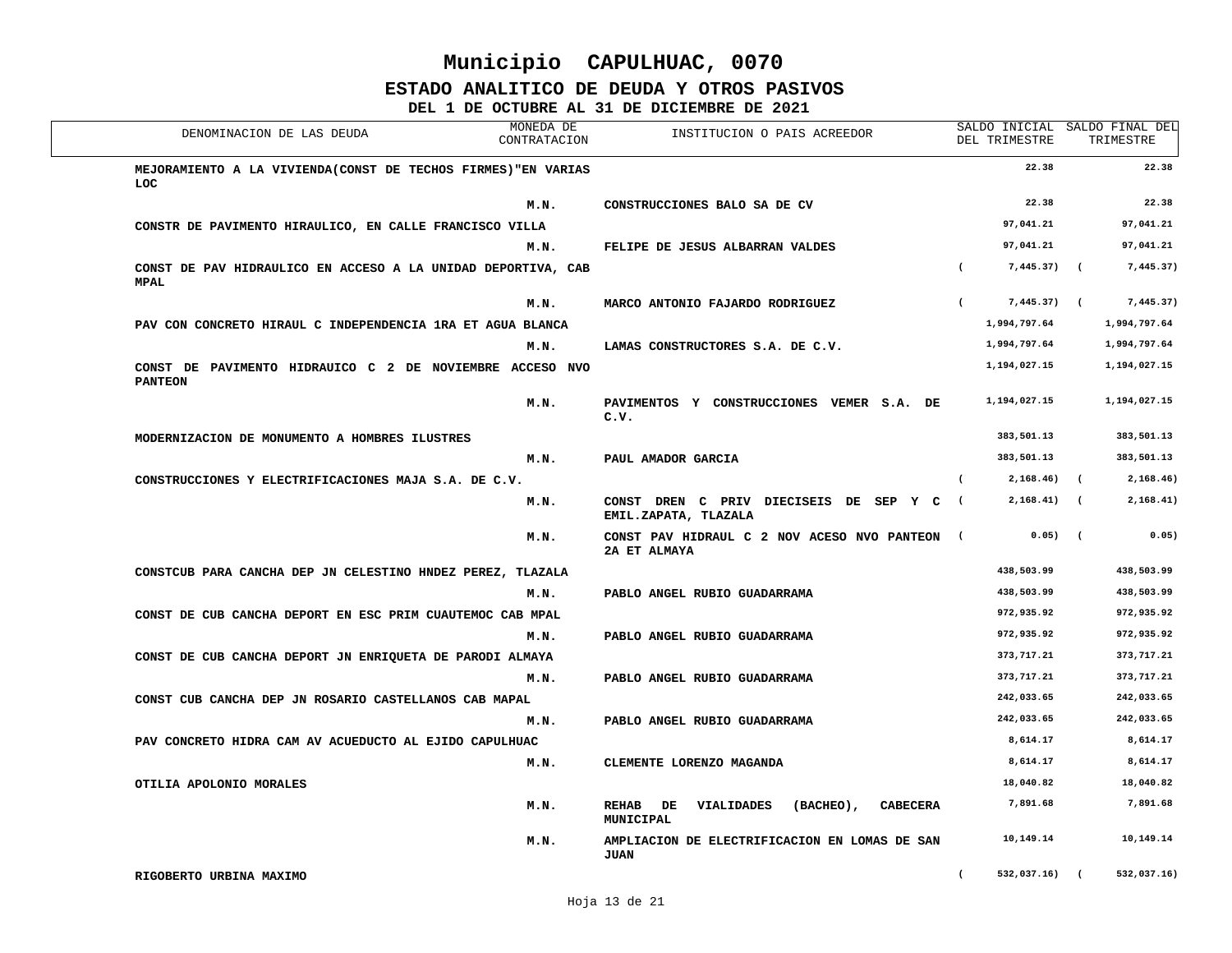### **ESTADO ANALITICO DE DEUDA Y OTROS PASIVOS**

| DENOMINACION DE LAS DEUDA                            | MONEDA DE<br>CONTRATACION | INSTITUCION O PAIS ACREEDOR                                             | DEL TRIMESTRE                | SALDO INICIAL SALDO FINAL DEL<br>TRIMESTRE |
|------------------------------------------------------|---------------------------|-------------------------------------------------------------------------|------------------------------|--------------------------------------------|
|                                                      | M.N.                      | CONSTRUC DRENAJE<br>SANITARIO EN C VICENTE<br>GUERRERO, ALMAYA          | 532,037.16) (<br>$\sqrt{2}$  | 532,037.16)                                |
| GRUPO CONSTRUCTOR MC2 ZAPATA S.A. DE .C.V            |                           |                                                                         | $\sqrt{2}$<br>262,738.57) (  | 262,738.57)                                |
|                                                      | M.N.                      | CONSTRUC LINEA DE AGUA POTABLE EN C FRANCISCO (<br>I. MADERO, LA POZA   | 262,738.57) (                | 262,738.57)                                |
| CARMELO RENDON VALENTIN                              |                           |                                                                         | 349,934.08                   | 349,934.08                                 |
|                                                      | M.N.                      | REHAB DE PAV HIDRAULICO C CORREGIDORA, SAN<br>MIGUELITO                 | 349,934.08                   | 349,934.08                                 |
| Retenciones y Contribuciones por pagar a Corto Plazo |                           |                                                                         | 65, 348, 783.98              | 64, 588, 345.83                            |
| RETENCIONES A FAVOR DE TERCEROS POR PAGAR            |                           |                                                                         | 19,389,627.15                | 19,389,627.15                              |
| IMPUESTOS Y RETENCIONES POR PAGAR                    |                           |                                                                         | 19,278,345.96                | 19,278,345.96                              |
| 15% EDUCACION PUBLICA                                |                           |                                                                         | $10,506.14)$ (<br>$\epsilon$ | 10,506.14)                                 |
|                                                      | M.N.                      | 15% EDUCACION PUBLICA                                                   | $10,506.14)$ (<br>$\left($   | 10, 506.14)                                |
| RETENCIONES DE ISSEMYM                               |                           |                                                                         | $\left($<br>72,424.75) (     | 72,424.75)                                 |
|                                                      | M.N.                      | 4.1 % ISSEMYM RETENCION DE CUOTAS PARA EL<br>FONDO SILIDARIO DE REPARTO | 3,876.91                     | 3,876.91                                   |
|                                                      | M.N.                      | 3.0 % ISSEMYM RETENCION DE CUOTAS PARA EL (<br>SEGURO DE SALUD          | 8,947.35) (                  | 8,947.35)                                  |
|                                                      | M.N.                      | C.F. SISTEMA DE CAPITALIZACION INDIVIDUAL                               | 15,585.23                    | 15,585.23                                  |
|                                                      | M.N.                      | SEGURO DE VIDA REINTEGRABLE                                             | $\sqrt{2}$<br>374,378.33) (  | 374,378.33)                                |
|                                                      | M.N.                      | PRESTAMOS A MEDIANO PLAZO                                               | 826,778.81) (<br>$\left($    | 826,778.81)                                |
|                                                      | M.N.                      | PRESTAMOS A CORTO PLAZO                                                 | 519,370.93                   | 519,370.93                                 |
|                                                      | M.N.                      | PROMOBIEN S.A. DE C.V.                                                  | $\sqrt{2}$<br>$12,338.76$ (  | 12,338.76)                                 |
|                                                      | M.N.                      | FONDO SUTEYM                                                            | 910.00                       | 910.00                                     |
|                                                      | M.N.                      | CREDITO AL CONSUMO                                                      | 610,275.43                   | 610,275.43                                 |
| RETENCIONES DE I.S.R.                                |                           |                                                                         | 17,789,668.72                | 17,789,668.72                              |
|                                                      | M.N.                      | RETENCIONES I.S.P.T.                                                    | 17,108,363.44                | 17,108,363.44                              |
|                                                      | M.N.                      | 10 % SOBRE HONORARIOS (I.S.R.)                                          | 554,823.87                   | 554,823.87                                 |
|                                                      | M.N.                      | 20 % OPERACIONES ESPORADICAS (I.S.R.)                                   | 94,949.13                    | 94,949.13                                  |
|                                                      | M.N.                      | 10% ARRENDAMIENTO                                                       | 31,366.41                    | 31,366.41                                  |
|                                                      | M.N.                      | 10% INCENTIVO DE MULTAS NO FEDERALES                                    | 165.87                       | 165.87                                     |
| CUOTAS SINDICALES                                    |                           |                                                                         | 115,236.21                   | 115,236.21                                 |
|                                                      | M.N.                      | CUOTAS SINDICALES                                                       | 114,354.73                   | 114,354.73                                 |
|                                                      | M.N.                      | RETENCIONES FAMSA                                                       | 76.48                        | 76.48                                      |
|                                                      | M.N.                      | <b>CREDINOM</b>                                                         | 805.00                       | 805.00                                     |
| PENSION ALIMENTICIA                                  |                           |                                                                         | 671,746.35                   | 671,746.35                                 |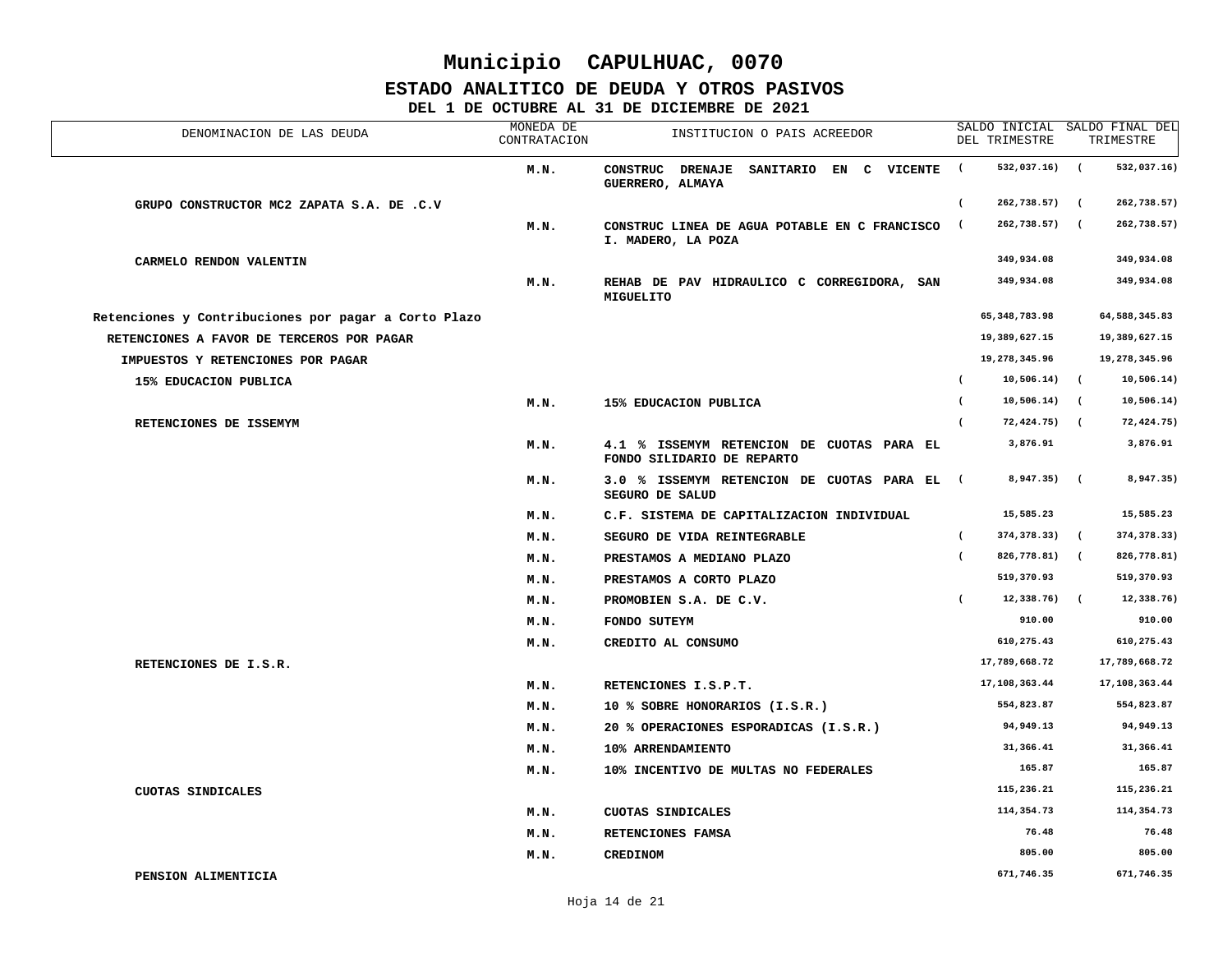### **ESTADO ANALITICO DE DEUDA Y OTROS PASIVOS**

| DENOMINACION DE LAS DEUDA                                                | MONEDA DE<br>CONTRATACION | INSTITUCION O PAIS ACREEDOR                                       | DEL TRIMESTRE                    | SALDO INICIAL SALDO FINAL DEL<br>TRIMESTRE |
|--------------------------------------------------------------------------|---------------------------|-------------------------------------------------------------------|----------------------------------|--------------------------------------------|
|                                                                          | M.N.                      | PENSION ALIMENTICIA                                               | 671,746.35                       | 671,746.35                                 |
| <b>FONACOT</b>                                                           |                           |                                                                   | $301,872.73$ (<br>$\overline{ }$ | 301,872.73)                                |
|                                                                          | M.N.                      | LINEA BLANCA                                                      | 79,457.53                        | 79,457.53                                  |
|                                                                          | M.N.                      | AHORROS Y CAJA BIENESTAR                                          | 498,153.36)                      | 498, 153. 36)<br>$\sqrt{2}$                |
|                                                                          | M.N.                      | SIEMPRE EFECTIVO                                                  | 59,412.45                        | 59,412.45                                  |
|                                                                          | M.N.                      | IMPULSORA DE DESARROLLO SOCIAL                                    | 57,410.65                        | 57,410.65                                  |
| 2% SUPERVISION POR CONTRATO DE OBRA                                      |                           |                                                                   | 786,436.40                       | 786,436.40                                 |
|                                                                          | M.N.                      | 2% SUPERVISION POR CONTRATO DE OBRAS                              | 786,436.40                       | 786,436.40                                 |
| 2 AL MILLAR I.C.C.M.I.                                                   |                           |                                                                   | 86,477.92                        | 86,477.92                                  |
|                                                                          | M.N.                      | 2 AL MILLAR I.C.C.M.I.                                            | 86,477.92                        | 86,477.92                                  |
| 5 AL MILLAR C.I.C.E.M.                                                   |                           |                                                                   | 213,583.98                       | 213,583.98                                 |
|                                                                          | M.N.                      | 5 AL MILLAR C.I.C.E.M.                                            | 213,583.98                       | 213,583.98                                 |
| 10% DE MULTAS IMPUESTAS POR AUTORIDADES<br><b>FISCALES</b>               | FEDERALES NO              |                                                                   | 95,460.82                        | 95,460.82                                  |
| MULTAS FEDERALES                                                         |                           |                                                                   | 13,985.49                        | 13,985.49                                  |
|                                                                          | M.N.                      | 10% DE MULTAS IMPUESTAS POR AUTORIDADES<br><b>FEDERALES</b>       | 13,985.49                        | 13,985.49                                  |
| OTRAS MULTAS                                                             |                           |                                                                   | 81, 475.33                       | 81,475.33                                  |
|                                                                          | M.N.                      | MULTAS FEDERALES PENDIENTES DE COBRO                              | 81,475.33                        | 81,475.33                                  |
| IVA POR PAGAR                                                            |                           |                                                                   | 210.53                           | 210.53                                     |
|                                                                          | M.N.                      | IVA POR PAGAR                                                     | 210.53                           | 210.53                                     |
| <b>RETENCIONES</b>                                                       |                           |                                                                   | 15,609.84                        | 15,609.84                                  |
| RETENCION 0.01% POR LEY FEDERAL CONV.DE REASIG.DE RECURSOS               |                           |                                                                   | 399.47                           | 399.47                                     |
|                                                                          | M.N.                      | RETENCION 0.01% POR LEY FEDERAL<br>CONV.DE<br>REASIG.DE RECURSOS  | 399.47                           | 399.47                                     |
| <b>RETENCION</b><br>0.05% C.M.I.C.POR LEY FED.CONV.DE<br><b>RECURSOS</b> | <b>REASIG.DE</b>          |                                                                   | 0.37                             | 0.37                                       |
|                                                                          | M.N.                      | RETENCION 0.05% C.M.I.C.POR LEY FED.CONV.DE<br>REASIG.DE RECURSOS | 0.37                             | 0.37                                       |
| 1 AL MILLAR                                                              |                           |                                                                   | 399.47                           | 399.47                                     |
|                                                                          | M.N.                      | 1 AL MILLAR                                                       | 399.47                           | 399.47                                     |
| $0.5%$ S.F.P.                                                            |                           |                                                                   | 12,562.63                        | 12,562.63                                  |
|                                                                          | M.N.                      | 0.5% S.F.P.                                                       | 12,562.63                        | 12,562.63                                  |
| 0.1% O.S.F.E.M.                                                          |                           |                                                                   | 1,989.81                         | 1,989.81                                   |
|                                                                          | M.N.                      | $0.1%$ $0.5.F.E.M.$                                               | 1,989.81                         | 1,989.81                                   |
| $0.1%$ C.E.E.                                                            |                           |                                                                   | 258.09                           | 258.09                                     |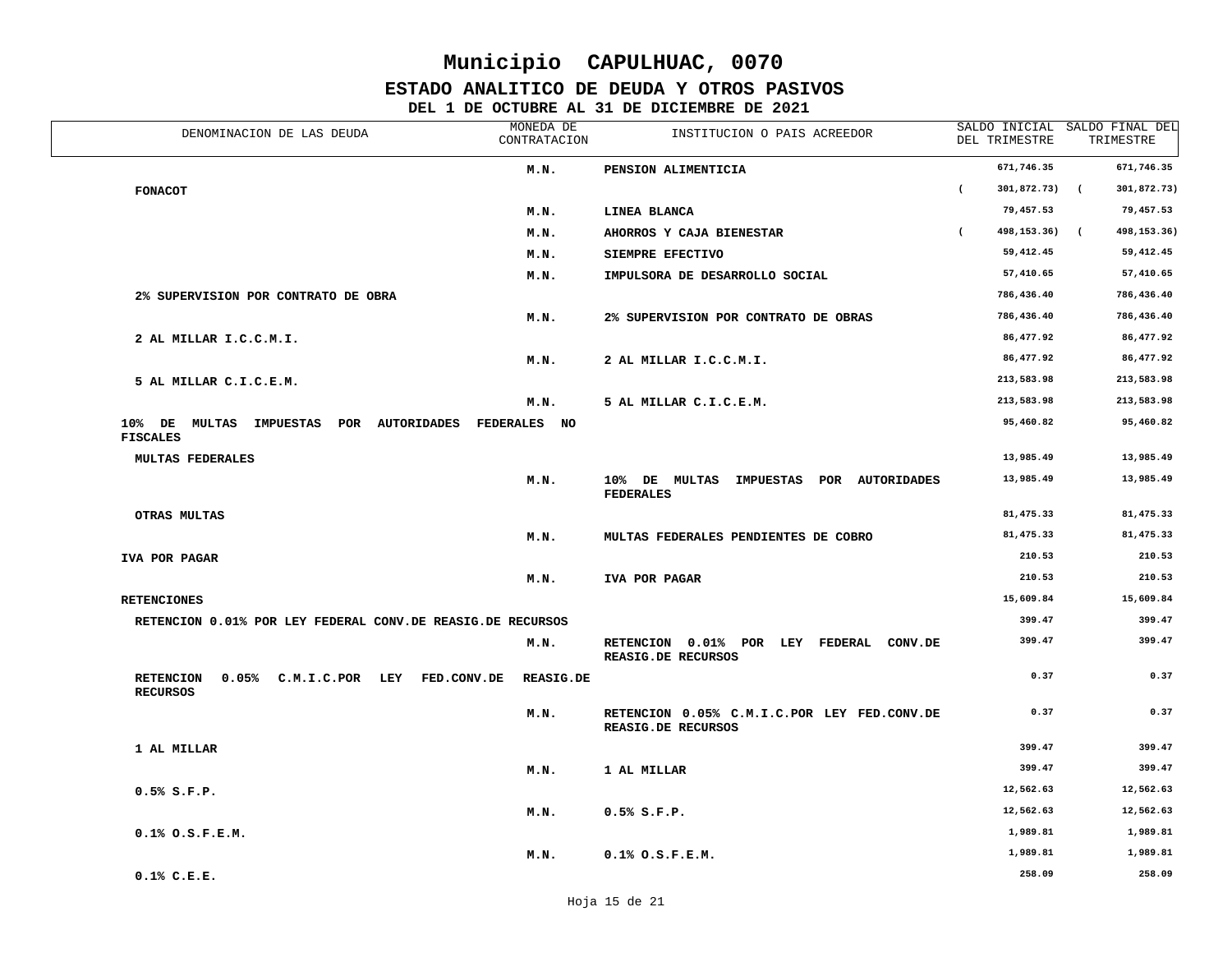### **ESTADO ANALITICO DE DEUDA Y OTROS PASIVOS**

| DENOMINACION DE LAS DEUDA               | MONEDA DE<br>CONTRATACION | INSTITUCION O PAIS ACREEDOR           | DEL TRIMESTRE                  | SALDO INICIAL SALDO FINAL DEL<br>TRIMESTRE |
|-----------------------------------------|---------------------------|---------------------------------------|--------------------------------|--------------------------------------------|
|                                         | M.N.                      | $0.1%$ C.E.E.                         | 258.09                         | 258.09                                     |
|                                         |                           |                                       | 45,959,156.83                  | 45,198,718.68                              |
| RETENCIONES ISSEMYM                     |                           |                                       | 16,465,741.03                  | 16,465,741.03                              |
| <b>CUOTAS ISSEMYM</b>                   |                           |                                       | 298,113.88                     | 298,113.88                                 |
| CUOTASDE SERVICIO DE SALUD              |                           |                                       | 15,248.62                      | 15,248.62                                  |
|                                         | M.N.                      | CUOTAS DE SERVICIO DE SALUD           | 15,248.62                      | 15,248.62                                  |
| SISTEMA SILIDARIO DE REPARTO            |                           |                                       | 250,990.24                     | 250,990.24                                 |
|                                         | M.N.                      | SISTEMA SOLIDARIO DE REPARTO          | 250,990.24                     | 250,990.24                                 |
| SISTEMA DE CAPITALIZACION INDIVIDUAL    |                           |                                       | 21,049.33                      | 21,049.33                                  |
|                                         | M.N.                      | SISTEMA DE CAPITALIZACION INDICIDUAL  | 21,049.33                      | 21,049.33                                  |
| CREDITOS A CORTO PLAZO                  |                           |                                       | $\overline{ }$<br>93,492.43)   | $\sqrt{2}$<br>93,492.43)                   |
|                                         | M.N.                      | CREDITOS A CORTO PLAZO                | 93,492.43) (<br>$\overline{ }$ | 93,492.43)                                 |
| CREDITOS A MEDIANO PLAZO                |                           |                                       | 100,649.33                     | 100,649.33                                 |
|                                         | M.N.                      | CREDITOS A MEDIANO PLAZO              | 100,649.33                     | 100,649.33                                 |
| <b>SEGUROS DE VIDA</b>                  |                           |                                       | 3,668.79                       | 3,668.79                                   |
|                                         | M.N.                      | SEGUROS DE VIDA                       | 3,668.79                       | 3,668.79                                   |
| <b>ISPT</b>                             |                           |                                       | 16,086,700.69                  | 16,086,700.69                              |
| ISPT ADMON. 2013 - 2015                 |                           |                                       | 16,086,700.69                  | 16,086,700.69                              |
|                                         | M.N.                      | <b>ISPT</b>                           | 16,086,700.69                  | 16,086,700.69                              |
| PENSIONES ALIMENTICIAS                  |                           |                                       | 28,716.75                      | 28,716.75                                  |
| PENSIONES ALIMENTICIAS ADMON 2013 -2015 |                           |                                       | 28,716.75                      | 28,716.75                                  |
|                                         | M.N.                      | PENSIONES ALIMENTICIAS                | 28,716.75                      | 28,716.75                                  |
| CUOTAS SINDICALES                       |                           |                                       | 33,298.31                      | 33,298.31                                  |
| CUOTAS SINDICALES SUTEYM                |                           |                                       | 33,298.31                      | 33,298.31                                  |
|                                         | M.N.                      | CUOTAS SINDICALES SUTEYM              | 33,298.31                      | 33,298.31                                  |
| APADRINA UN NIÑO                        |                           |                                       | 9,000.00                       | 9,000.00                                   |
|                                         | M.N.                      | APADRINA UN NIÑO                      | 9,000.00                       | 9,000.00                                   |
|                                         |                           |                                       | 9,911.40                       | 9,911.40                                   |
| 3% NOMINAL                              |                           |                                       | 9,911.40                       | 9,911.40                                   |
|                                         | M.N.                      | 3% NOMINAL                            | 9,911.40                       | 9,911.40                                   |
| RETENCIONES DE OBRA                     |                           |                                       | 267,017.53                     | 267,017.53                                 |
| RETENCIONES DE OBRA ADMON. 2013- 2015   |                           |                                       | 267,017.53                     | 267,017.53                                 |
| 2.0% INSP.ECCION Y SUPERVISION          |                           |                                       | 265,983.62                     | 265,983.62                                 |
|                                         | M.N.                      | 2.0% INSPECCION Y SUPERVISION DE OBRA | 186, 177.02                    | 186, 177.02                                |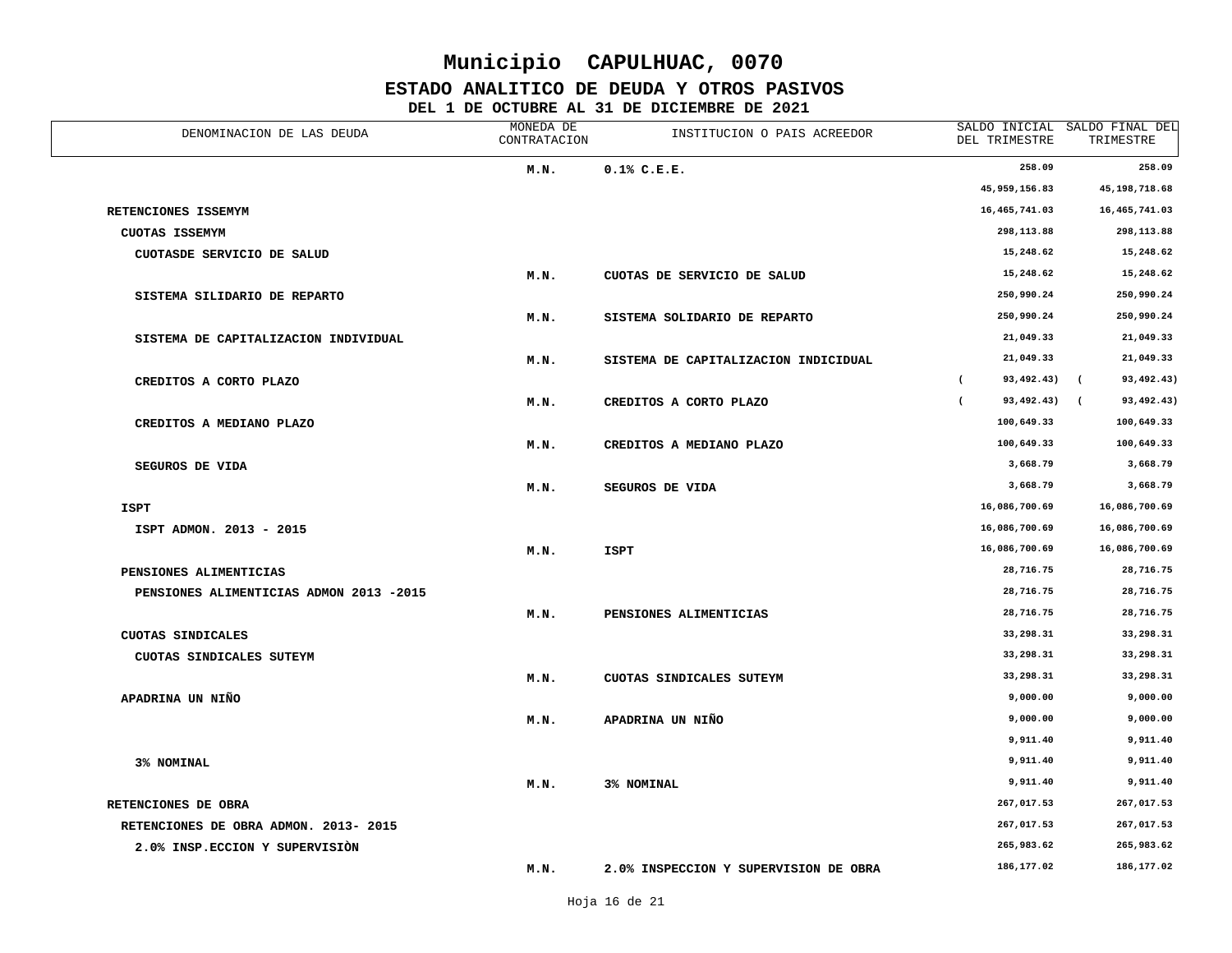### **ESTADO ANALITICO DE DEUDA Y OTROS PASIVOS**

| DENOMINACION DE LAS DEUDA                 | MONEDA DE<br>CONTRATACION | INSTITUCION O PAIS ACREEDOR               |            | DEL TRIMESTRE   |            | SALDO INICIAL SALDO FINAL DEL<br>TRIMESTRE |
|-------------------------------------------|---------------------------|-------------------------------------------|------------|-----------------|------------|--------------------------------------------|
|                                           | M.N.                      | $0.2$ % I.C.I.C.                          |            | 24,537.67       |            | 24,537.67                                  |
|                                           | M.N.                      | $0.5$ C.M.I.C.                            |            | 55,268.93       |            | 55,268.93                                  |
| 0.1 RECURSOS CONVENIDOS CON LA FEDERACION |                           |                                           |            | 1,033.91        |            | 1,033.91                                   |
|                                           | M.N.                      | 0.1 RECURSOS CONVENIDOS CON LA FEDERACION |            | 1,033.91        |            | 1,033.91                                   |
| RETENCIONES POR HONORARIOS                |                           |                                           |            | 11,588.15       |            | 11,588.15                                  |
| RETENCIONES POR HONORARIOS                |                           |                                           |            | 6,254.82        |            | 6,254.82                                   |
| 10%SOBRE HONORARIOS                       |                           |                                           |            | 6,254.82        |            | 6,254.82                                   |
|                                           | M.N.                      | 10% SOBRE HONORARIOS                      |            | 6,254.82        |            | 6,254.82                                   |
| RETENCIONES DE IVA                        |                           |                                           |            | 5,333.33        |            | 5,333.33                                   |
| RETENCIONES DE IVA                        |                           |                                           |            | 5,333.33        |            | 5,333.33                                   |
|                                           | M.N.                      | RETENCIONES DE IVA                        |            | 5,333.33        |            | 5,333.33                                   |
| RETENCIONES ADMINISTRACION (2016-2018)    |                           |                                           |            | 26, 395, 769.88 |            | 26, 367, 388.26                            |
| RETENCIONES ISSEMYM                       |                           |                                           | $\sqrt{2}$ | 400,728.72)     | $\sqrt{2}$ | 408,809.35)                                |
|                                           | M.N.                      | CUOTAS DE SERVICIO DE SALUD               |            | 108,582.74      |            | 108,582.74                                 |
|                                           | M.N.                      | SISTEMA SOLIDARIO DE REPARTO              |            | 408,907.70      |            | 408,907.70                                 |
|                                           | M.N.                      | SISTEMA DE CAPITALIZACION INDIVIDUAL      |            | 43,166.90       |            | 35,086.27                                  |
|                                           | M.N.                      | CREDITOS A CORTO PLAZO                    | $\sqrt{2}$ | $67,541.61$ (   |            | 67, 541.61)                                |
|                                           | M.N.                      | CREDITOS A MEDIANO PLAZO                  | $\left($   | 865,339.34) (   |            | 865, 339.34)                               |
|                                           | M.N.                      | SEGURO DE VIDA                            | $\sqrt{2}$ | 28,505.11) (    |            | 28,505.11)                                 |
| RETENCIONES ISPT                          |                           |                                           |            | 23,693,571.70   |            | 23,693,571.70                              |
|                                           | M.N.                      | ISPT                                      |            | 23,693,571.70   |            | 23,693,571.70                              |
| RETENCIONES POR HONORARIOS                |                           |                                           |            | 26,524.43       |            | 26,524.43                                  |
|                                           | M.N.                      | 10% SOBRE HONORARIOS                      |            | 26,524.43       |            | 26,524.43                                  |
| CUOTAS SINDICALES                         |                           |                                           |            | 154,509.04      |            | 154,509.04                                 |
|                                           | M.N.                      | CUOTAS SINDICALES SUTEYM                  |            | 154,509.04      |            | 154,509.04                                 |
| PENSIONES ALIMENTICIAS                    |                           |                                           | $\sqrt{2}$ | 67,367.56)      | $\sqrt{ }$ | 87,668.55)                                 |
|                                           | M.N.                      | PENSIONES ALIMENTICIAS                    | $\left($   | 67,367.56)      | $\sqrt{2}$ | 87,668.55)                                 |
| 10% ARRENDAMIENTOS                        |                           |                                           |            | 7,536.48        |            | 7,536.48                                   |
|                                           | M.N.                      | 10% ARRENDAMIENTOS                        |            | 7,536.48        |            | 7,536.48                                   |
| RETENCION DE OBRA                         |                           |                                           |            | 1,685,967.76    |            | 1,685,967.76                               |
|                                           | M.N.                      | 2.00% INSPECCION Y SUPERVISION DE OBRA    |            | 1,564,858.97    |            | 1,564,858.97                               |
|                                           | M.N.                      | 5 AL MILLAR C.I.C.E.M.                    |            | 93,609.42       |            | 93,609.42                                  |
|                                           | M.N.                      | 2 AL MILLAR<br>I.C.I.C.                   |            | 27,499.37       |            | 27,499.37                                  |
| FINANCIERA APRECIA                        |                           |                                           |            | 1,295,756.75    |            | 1,295,756.75                               |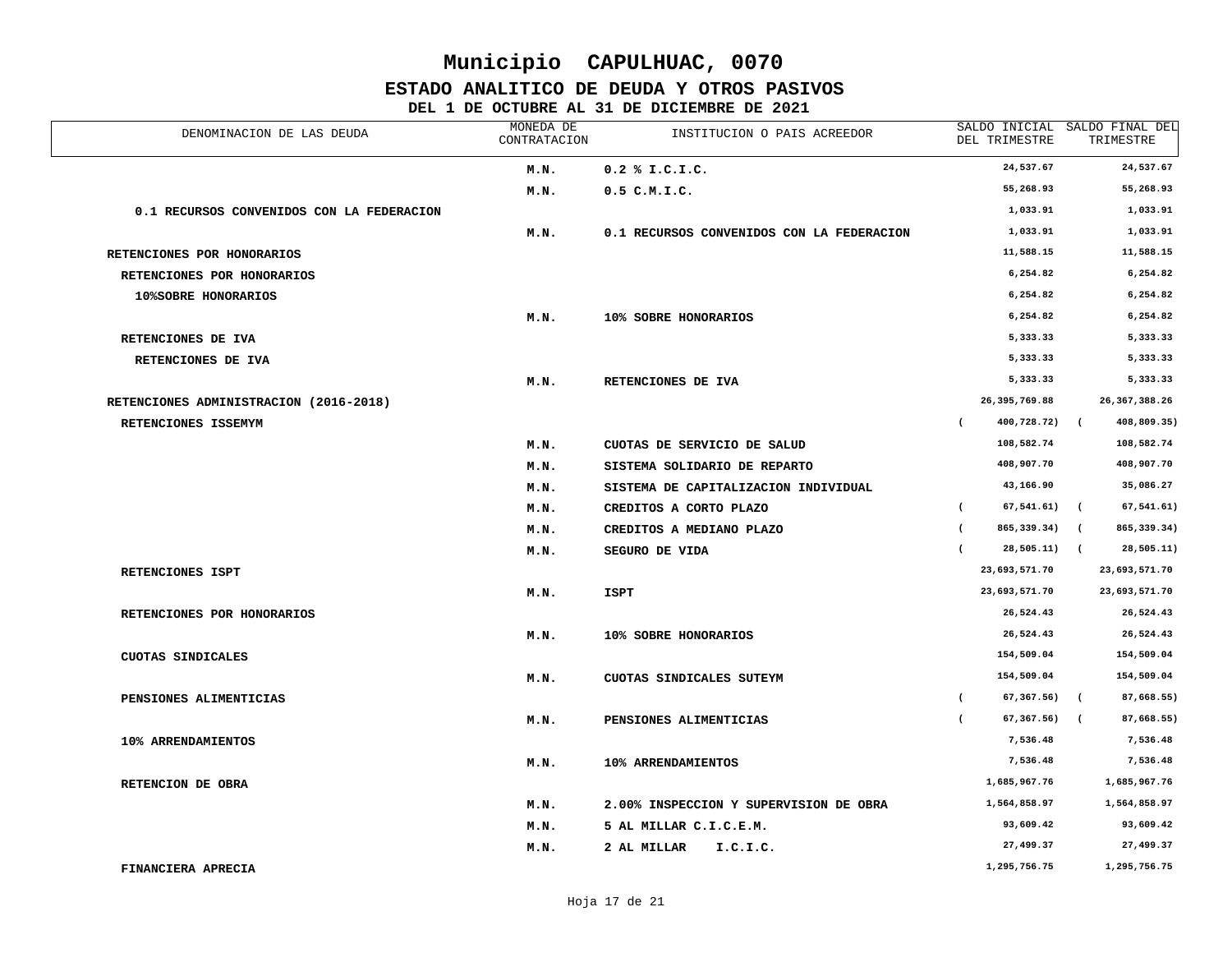### **ESTADO ANALITICO DE DEUDA Y OTROS PASIVOS**

| DENOMINACION DE LAS DEUDA             | MONEDA DE<br>CONTRATACION | INSTITUCION O PAIS ACREEDOR                                                                                 | DEL TRIMESTRE               | SALDO INICIAL SALDO FINAL DEL<br>TRIMESTRE |
|---------------------------------------|---------------------------|-------------------------------------------------------------------------------------------------------------|-----------------------------|--------------------------------------------|
|                                       | M.N.                      | FINANCIERA APRECIA                                                                                          | 1,295,756.75                | 1,295,756.75                               |
| ADMINISTRACION 2019-2021              |                           |                                                                                                             | 2,819,040.24                | 2,086,983.71                               |
| RETENCIONES ISSEMYM                   |                           |                                                                                                             | 693,254.47                  | 693,254.47                                 |
|                                       | M.N.                      | SERVICIOS DE SALUD                                                                                          | 298,996.73                  | 298,996.73                                 |
|                                       | M.N.                      | SISTEMA SOLIDARIO DE REPARTO                                                                                | 394,351.71                  | 394, 351.71                                |
|                                       | M.N.                      | SISTEMA DE CAPITALIZACION INDIVIDUAL                                                                        | $\sqrt{2}$<br>$2,418.28$ (  | 2,418.28)                                  |
|                                       | M.N.                      | PRESTAMOS A MEDIANO PLAZO                                                                                   | 199.31                      | 199.31                                     |
|                                       | M.N.                      | SEGURO DE VIDA                                                                                              | 2,125.00                    | 2,125.00                                   |
| RETENCIONES ISR                       |                           |                                                                                                             | 639,253.63                  | 5,535.28                                   |
|                                       | M.N.                      | ISR RETENCIONES POR SALARIOS                                                                                | 639,253.63                  | 5,535.28                                   |
| PENSIONES ALIMENTICIAS                |                           |                                                                                                             | 6,315.85                    | 733.60                                     |
|                                       | M.N.                      | PENSIONES ALIMENTICIAS                                                                                      | 6,315.85                    | 733.60                                     |
| CUOTAS SINDICALES                     |                           |                                                                                                             | 21,967.12                   | 0.00                                       |
|                                       | M.N.                      | CUOTAS SINDICALES                                                                                           | 21,967.12                   | 0.00                                       |
| RETENCIONES POR HONORARIOS            |                           |                                                                                                             | $0.84)$ (<br>$\overline{ }$ | 0.63)                                      |
|                                       | M.N.                      | 10% SOBRE HONORARIOS                                                                                        | $\overline{ }$<br>$0.84)$ ( | 0.63)                                      |
| RETENCION DE OBRA                     |                           |                                                                                                             | 117,277.48                  | 46,488.46                                  |
|                                       | M.N.                      | 2.0% SERVICIO DE CONTROL                                                                                    | 105,224.91                  | 34,435.89                                  |
|                                       | M.N.                      | 0.50% RETENCION LOCAL C.M.I.C.                                                                              | 8,608.97                    | 8,608.97                                   |
|                                       | M.N.                      | RETENCION LOCAL I.C.I.C. 0.20%                                                                              | 3,443.60                    | 3,443.60                                   |
| APORTACIONES ISSEMYM                  |                           |                                                                                                             | 1,338,740.53                | 1,338,740.53                               |
|                                       | M.N.                      | APORTACIONES DE SERVICIO DE SALUD                                                                           | 658,833.90                  | 658,833.90                                 |
|                                       | M.N.                      | APORTACIONES SISTEMA SOLIDARIO DE REPARTO                                                                   | 488,854.42                  | 488,854.42                                 |
|                                       | M.N.                      | <b>APORTACIONES</b><br><b>SISTEMA</b><br>DE<br>CAPITALIZACION<br>INDIVIDUAL                                 | 46,439.82                   | 46,439.82                                  |
|                                       | M.N.                      | <b>APORTACIONES</b><br>PARA<br><b>FINANCIAR</b><br>LOS<br>GASTOS<br>GENERALES DE ADMINISTRACION DEL ISSEMYM | 57,647.87                   | 57,647.87                                  |
|                                       | M.N.                      | APORTACIONES PARA RIESGOS DE TRABAJO                                                                        | 86,964.52                   | 86,964.52                                  |
| MULTAS FEDERALES NO FISCALES 10%      |                           |                                                                                                             | 2,232.00                    | 2,232.00                                   |
|                                       | M.N.                      | MULTAS FEDERALES NO FISCALES 10%                                                                            | 2,232.00                    | 2,232.00                                   |
| Otras Cuentas por pagar a Corto Plazo |                           |                                                                                                             | 31,470,769.25               | 33, 403, 393.35                            |
| CREDITO POR `PAGAR A CORTO PLAZO      |                           |                                                                                                             | 8,285,732.10                | 8,285,732.10                               |
| CREDITO SOFOM A CORTO PLAZO           |                           |                                                                                                             | 1,170,001.20                | 1,170,001.20                               |
| CREDITO SOFOM A CORTO PLAZO           |                           |                                                                                                             | 786,497.28                  | 786,497.28                                 |
|                                       | M.N.                      | CREDITO SOFOM S.A. DE C.V.                                                                                  | 786,497.28                  | 786,497.28                                 |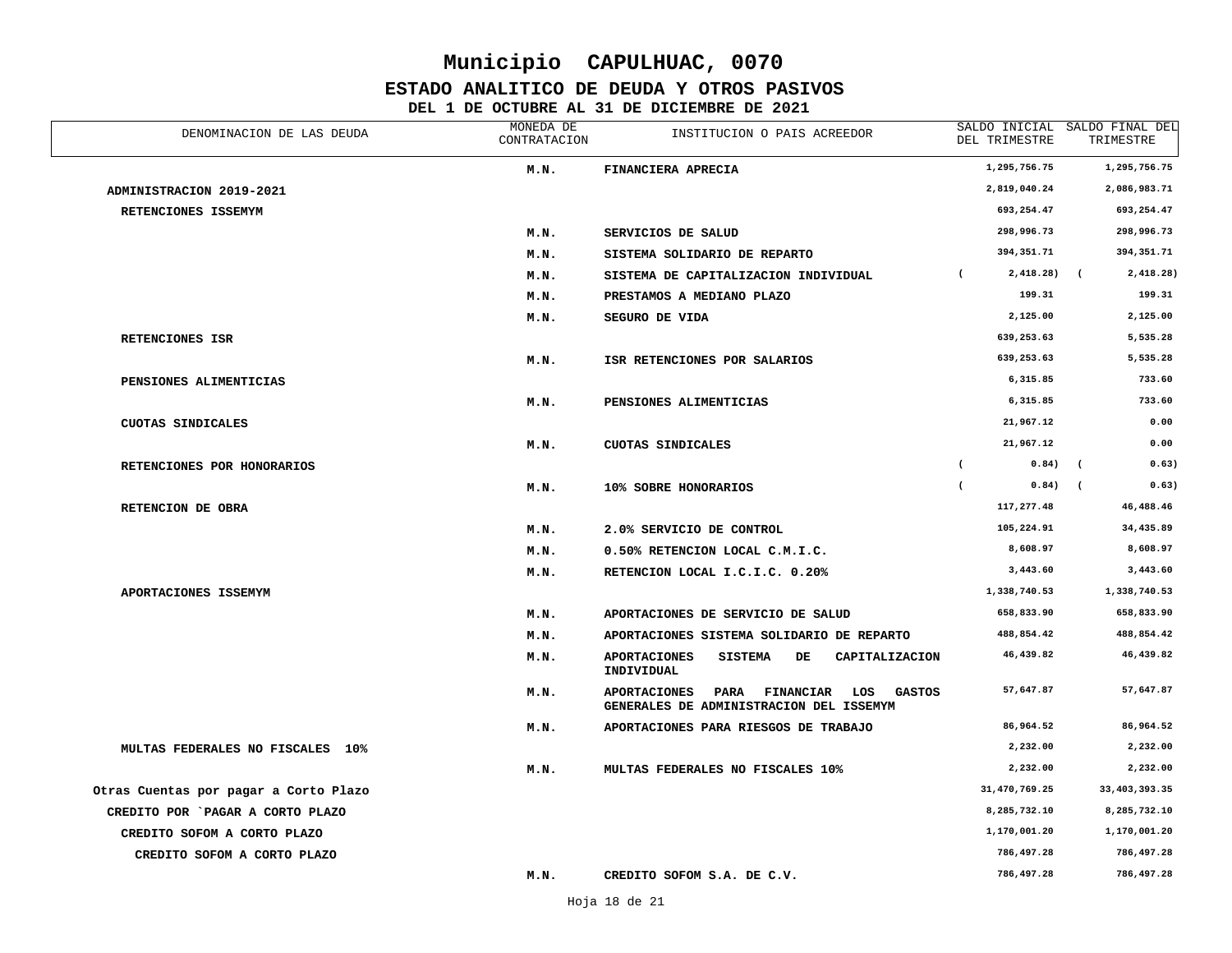#### **ESTADO ANALITICO DE DEUDA Y OTROS PASIVOS**

| DENOMINACION DE LAS DEUDA     | MONEDA DE<br>CONTRATACION | INSTITUCION O PAIS ACREEDOR                                                 | DEL TRIMESTRE    | SALDO INICIAL SALDO FINAL DEL<br>TRIMESTRE |
|-------------------------------|---------------------------|-----------------------------------------------------------------------------|------------------|--------------------------------------------|
| <b>CONTRATISTAS</b>           |                           |                                                                             | 383,503.92       | 383,503.92                                 |
|                               | M.N.                      | CONSTRUCCIONES JEDA S.A DE C.V                                              | 26,472.69        | 26,472.69                                  |
|                               | M.N.                      | TECTUM CONSTRUCCION, ARQUITECTURA Y SERVICIOS<br>DE ASESORIA S.A. DE C.V.   | 40,278.22        | 40,278.22                                  |
|                               | M.N.                      | URBANIZADORA Y TRANSPORTES COSMOS S.A. DE<br>c.v.                           | 316,753.01       | 316,753.01                                 |
| ADMINISTRACION 2006-2009      |                           |                                                                             | 2,676,026.82     | 2,676,026.82                               |
| <b>CONTRATISTAS</b>           |                           |                                                                             | 2,676,026.82     | 2,676,026.82                               |
|                               | M.N.                      | CONSTRUCCION Y SERVICIOS GAFCSA S.A. DE C.V.                                | 144,339.95       | 144,339.95                                 |
|                               | M.N.                      | HDZ CONSTRUCTORA S.A. DE C.V.                                               | 1,462,510.55     | 1,462,510.55                               |
|                               | M.N.                      | ING.PEDRO ARMENGOL ZARAGOZA ROJAS                                           | 1,069,176.32     | 1,069,176.32                               |
| ADMINISTRACION 2009 2012      |                           |                                                                             | 2,828,372.79     | 2,828,372.79                               |
| <b>CONTRATISTAS</b>           |                           |                                                                             | 2,828,372.79     | 2,828,372.79                               |
|                               | M.N.                      | INGENIERIA DINAMICA TOTAL                                                   | 617, 117.86      | 617, 117.86                                |
|                               | M.N.                      | COORDINADORA DE SERVICIO Y COMERCIALES JEAM                                 | 411,652.38       | 411,652.38                                 |
|                               | M.N.                      | GRUPO VAMM                                                                  | 163,958.49       | 163,958.49                                 |
|                               | M.N.                      | ANTONIO GARCIA LARA                                                         | 48,724.76        | 48,724.76                                  |
|                               | M.N.                      | COMISION FEDERAL DE ELECTRICIDAD                                            | 33,233.94        | 33,233.94                                  |
|                               | M.N.                      | OSCAR MARTINEZ DELGADO                                                      | 3,670.56         | 3,670.56                                   |
|                               | M.N.                      | YAPAR S.A. DE C.V.                                                          | 24,015.40        | 24,015.40                                  |
|                               | M.N.                      | FELIPE DE JESUS PEREZ ROMERO                                                | 16,785.69        | 16,785.69                                  |
|                               | M.N.                      | SIETE CONSTRUCCIONES, S.A. DE C.V.                                          | (1, 126, 802.07) | 1,126,802.07)                              |
|                               | M.N.                      | OSWALDO TELLES ANDRADE                                                      | 3,788.23         | 3,788.23                                   |
|                               | M.N.                      | CONSTRUCCIONES JOIMSA, S.A. DE C.V.                                         | 30,000.00        | 30,000.00                                  |
|                               | M.N.                      | OSWALDO TELLEZ                                                              | 4,183.34         | 4,183.34                                   |
|                               | M.N.                      | SIETE CONSTRUCCIONES, S.A.                                                  | 109,624.31       | 109,624.31                                 |
|                               | M.N.                      | <b>CARPETAS</b><br>ASFALTICAS Y CONSTRUCCIONES<br>DE<br>TOLUCA S.A. DE C.V. | 2,258,367.32     | 2,258,367.32                               |
|                               | M.N.                      | ADRIAN CALDERON MONTES DE OCA                                               | 230,052.58       | 230,052.58                                 |
| CONTRATISTAS 2015             |                           |                                                                             | 54,761.29        | 54,761.29                                  |
| <b>CONTRATISTAS</b>           |                           |                                                                             | 54,761.29        | 54,761.29                                  |
|                               | M.N.                      | ELISEO OROZCO BRISEÑO                                                       | 17,226.00        | 17,226.00                                  |
|                               | M.N.                      | CONSTRUCCIONES JOIMSA S.A. DE C.V.                                          | 32,000.01        | 32,000.01                                  |
|                               | M.N.                      | HAYDEE GUADALUPE MORALES COSIO                                              | 5,535.28         | 5,535.28                                   |
| GOBIERNO DEL ESTADO DE MEXICO |                           |                                                                             | 1,556,570.00     | 1,556,570.00                               |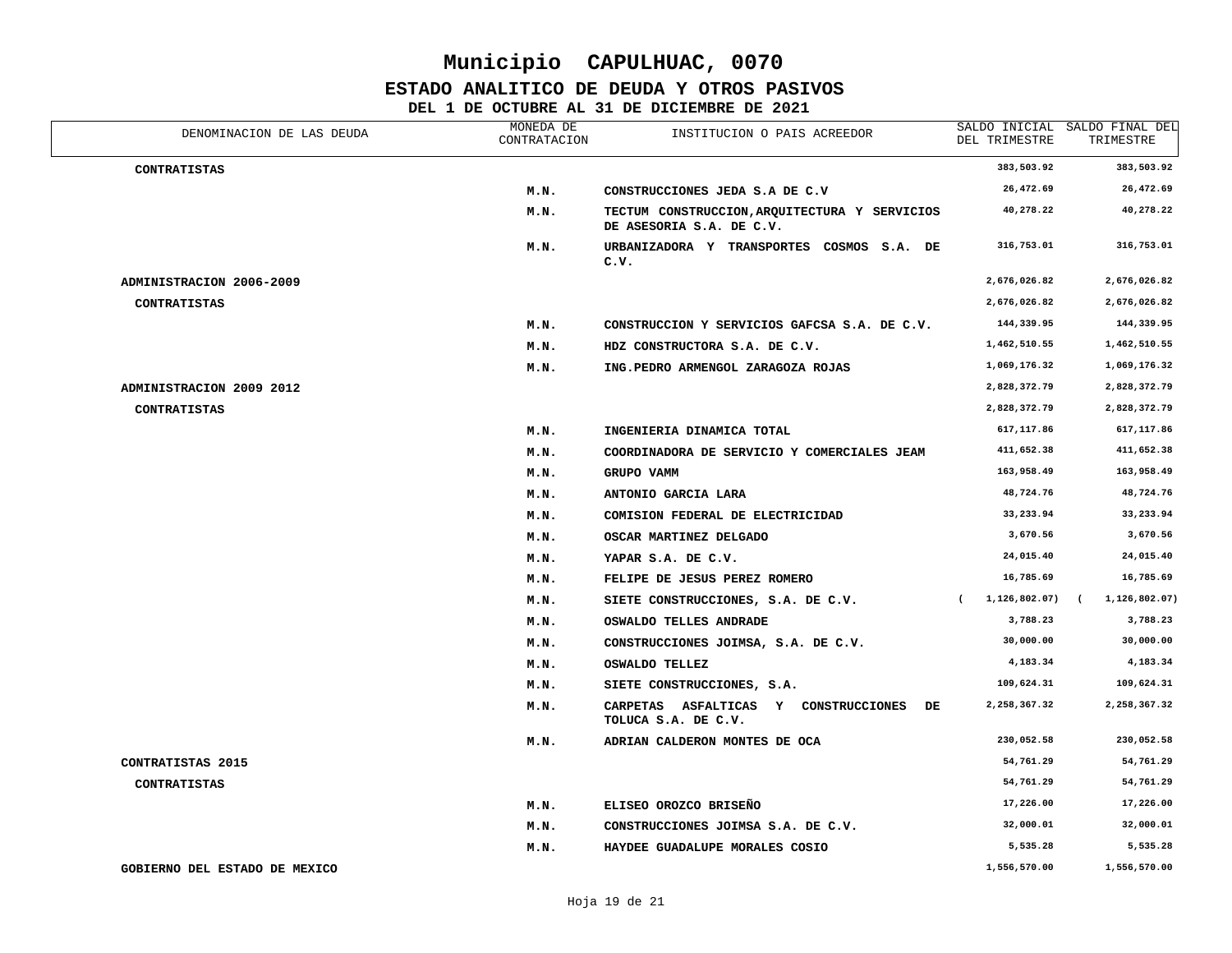#### **ESTADO ANALITICO DE DEUDA Y OTROS PASIVOS**

| DENOMINACION DE LAS DEUDA                                                             | MONEDA DE<br>CONTRATACION | INSTITUCION O PAIS ACREEDOR                                                                | DEL TRIMESTRE                 | SALDO INICIAL SALDO FINAL DEL<br>TRIMESTRE |
|---------------------------------------------------------------------------------------|---------------------------|--------------------------------------------------------------------------------------------|-------------------------------|--------------------------------------------|
| <b>IMPUESTO</b><br>SOBRE EROGACIONES POR REMUNERACIONES AL TRABAJO<br><b>PERSONAL</b> |                           |                                                                                            | 1,556,570.00                  | 1,556,570.00                               |
|                                                                                       | M.N.                      | IMPUESTO SOBRE EROGACIONES POR REMUNERACIONES<br>AL TRABAJO PERSONAL                       | 1,556,570.00                  | 1,556,570.00                               |
| <b>ACREEDORES DIVERSOS</b>                                                            |                           |                                                                                            | 17,616,235.12                 | 17,616,235.12                              |
| <b>ACREEDORES DIVERSOS</b>                                                            |                           |                                                                                            | 168,787.17                    | 168,787.17                                 |
|                                                                                       | M.N.                      | GERARDO RODRIGUEZ VELEZ                                                                    | 1,435.80                      | 1,435.80                                   |
|                                                                                       | M.N.                      | MAURICIO TORRES DIAZ                                                                       | 6,475.18                      | 6,475.18                                   |
|                                                                                       | M.N.                      | ROSALIO REYES TREVIÑO                                                                      | 25,000.00                     | 25,000.00                                  |
|                                                                                       | M.N.                      | DIVISION INGENIERIA Y DISEÑO S.A.                                                          | 54,290.00                     | 54,290.00                                  |
|                                                                                       | M.N.                      | FLORENTINA MONTES MARQUEZ                                                                  | $2,413.81$ (<br>$\epsilon$    | 2,413.81)                                  |
|                                                                                       | M.N.                      | ALEJANDRO CAMPOS DURAN                                                                     | 84,000.00                     | 84,000.00                                  |
| ACREEDORES DIVERSOS (ADMINISTRACION 2013-2015)                                        |                           |                                                                                            | 16, 221, 231. 29              | 16,221,231.29                              |
|                                                                                       | M.N.                      | CFE                                                                                        | 7,090,517.91                  | 7,090,517.91                               |
|                                                                                       | M.N.                      | <b>SECRETARIA</b><br>DE<br><b>FINANZAS</b><br><b>DIRECCION</b><br>DE<br><b>RACAUDACION</b> | 306,402.38                    | 306,402.38                                 |
|                                                                                       | M.N.                      | SISTEMA DE ADMINISTRACION TRIBUTARIA (SAT)                                                 | 8,824,311.00                  | 8,824,311.00                               |
| ADMINISTRACION 2016-2018                                                              |                           |                                                                                            | 1,176,216.66                  | 1,176,216.66                               |
|                                                                                       | M.N.                      | JOSE ANTONIO TROCHE SALAZAR                                                                | 758.20                        | 758.20                                     |
|                                                                                       | M.N.                      | CFE ADEUDO CONVENIO 201740B7120576                                                         | 154,195.46                    | 154,195.46                                 |
|                                                                                       | M.N.                      | ADEUDO CFE AÑO 2016                                                                        | 1,021,263.00                  | 1,021,263.00                               |
| SALDOS ADMINISTRACION 2003-2006                                                       |                           |                                                                                            | 50,000.00                     | 50,000.00                                  |
|                                                                                       | M.N.                      | RODOLFO LEVEN STAVAR                                                                       | 50,000.00                     | 50,000.00                                  |
| COMISION FEDERAL DE ELECTRICIDAD                                                      |                           |                                                                                            | 5,568,802.03                  | 7,501,426.13                               |
|                                                                                       | M.N.                      | COMISION FEDERAL DE ELECTRICIDAD                                                           | 5,568,802.03                  | 7,501,426.13                               |
| Documentos por pagar a Corto Plazo                                                    |                           |                                                                                            | 191,908.28                    | 191,908.28                                 |
| Documentos Comerciales por pagar a Corto Plazo                                        |                           |                                                                                            | 783,442.56                    | 783,442.56                                 |
| DOCUMENTOS POR PAGAR A CORTO PLAZO                                                    |                           |                                                                                            | 783,442.56                    | 783,442.56                                 |
| ADMINISTRACION 2009-2012                                                              |                           |                                                                                            | 783,442.56                    | 783,442.56                                 |
| INSTITUCIONES PRIVADAS                                                                |                           |                                                                                            | 783,442.56                    | 783,442.56                                 |
|                                                                                       | M.N.                      | GRUPO FINANCIERO BANORTE                                                                   | $0.03)$ (<br>$\overline{ }$   | 0.03)                                      |
|                                                                                       | M.N.                      | BANCA MIFEL, S.A.                                                                          | 26.00)                        | 26.00)<br>$\sqrt{2}$                       |
|                                                                                       | M.N.                      | AGORA FINANCIERA                                                                           | 500,000.00                    | 500,000.00                                 |
|                                                                                       | M.N.                      | IMPULSORA DE DESARROLLO SOCIAL, S.A.                                                       | 283,468.59                    | 283,468.59                                 |
| Otros Documentos por pagar a Corto Plazo                                              |                           |                                                                                            | $\overline{ }$<br>591,534.28) | $\sqrt{2}$<br>591,534.28)                  |